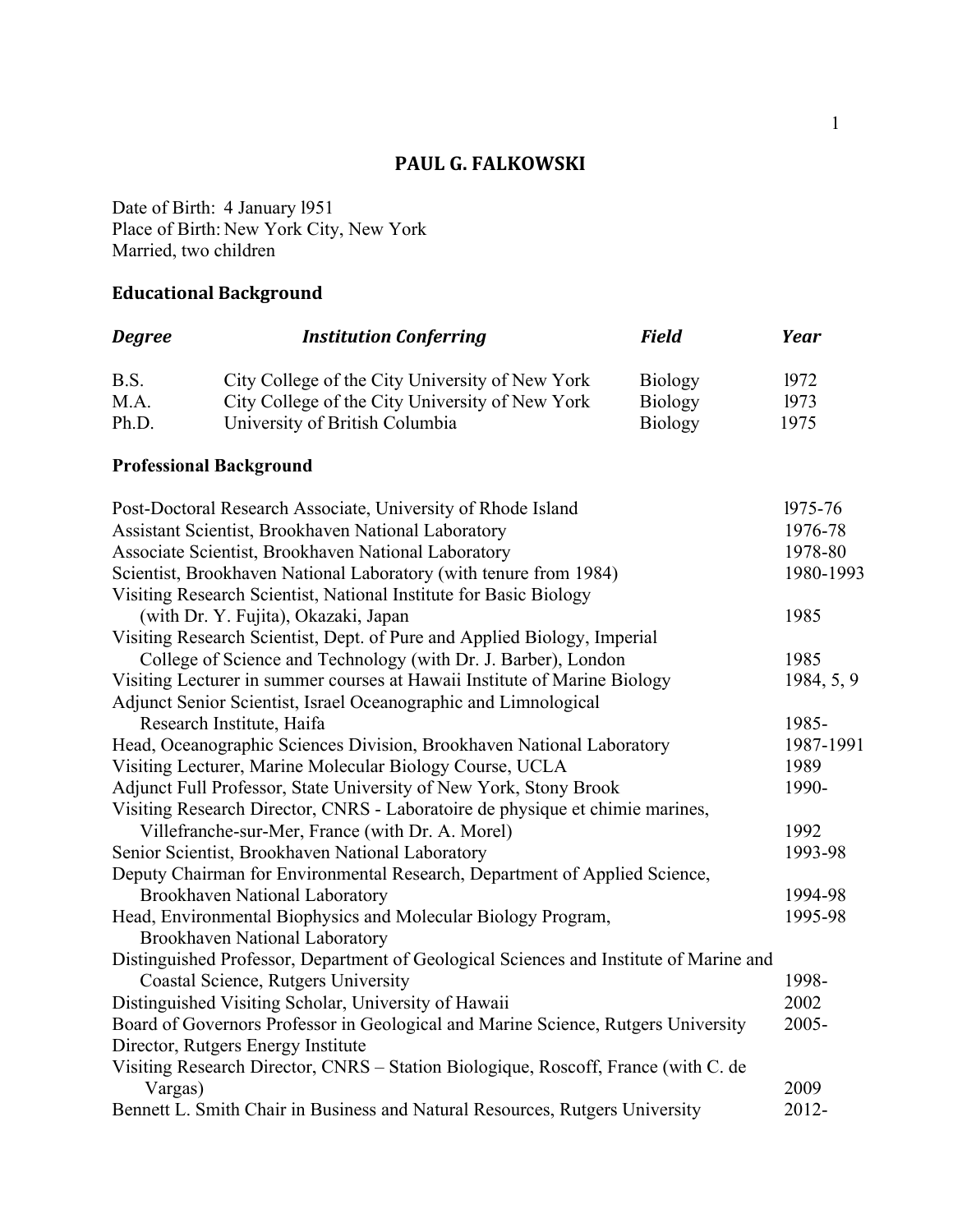### **Awards**

Medical Research Council Fellowship in Biophysics (1976) Thomas Byrne Award - University of British Columbia (1997) Distinguished Visiting Professor, University of Maryland (1989) Distinguished Visiting Professor, University of Rhode Island (1991) John Simon Guggenheim Fellow (1992-1993) Ida and Cecil Green Distinguished Professor (1995-96) Huntsman Medal (1998) Hutchinson Award (2000) Board of Trustees Award for Excellence in Research, Rutgers University (2000) Fellow, American Geophysical Union (2001) Fellow, American Academy of Arts and Sciences (2003) Vernadsky Medal, European Geosciences Union (2005) Board of Governors Professor, Rutgers University (2005) Member, National Academy of Sciences (2007) Fellow, American Academy of Microbiology (2008) Gerald W. Prescott Award (2008) Commemorative Medal Prince Albert 1ER de Monaco (2010) Ecology Institute Prize in Marine Ecology (2010) Governing Council, National Academy of Sciences (2010-2013) Grass Fellow, Radcliffe Institute for Advanced Studies (2011) Fellow, Ecological Society of America (2012) Einstein Professor, Chinese Academy of Sciences (2012)

#### **Recent Grants** (partial listing)

DOD – SERDP (2003-15) NASA – Exobiology (2007-12) NASA – Lifetime analyses in the upper ocean (2009-2011) UCSD - CAB-comm Consortium of Algal BioFuels (2010-2014) Gordon and Betty Moore Foundation - Constructing an Annotated Metabolic Map of Earth's Coupled Microbial Redox Reactions (2011-) NSF - Ocean Acidification (2010-) NSF - IGERT: Solutions for renewable and sustainable fuels in the 21st Century (2010-)

#### **Current Research Interests**

Biogeochemical cycles, photosynthesis, plant physiology, biological oceanography, molecular biology, biochemistry and biophysics, physiological adaptation, evolution, mathematical modeling, symbiosis.

#### **Member**

National Academy of Sciences American Geophysical Union American Society of Limnology and Oceanography American Society of Plant Physiologists American Phycological Society The Oceanography Society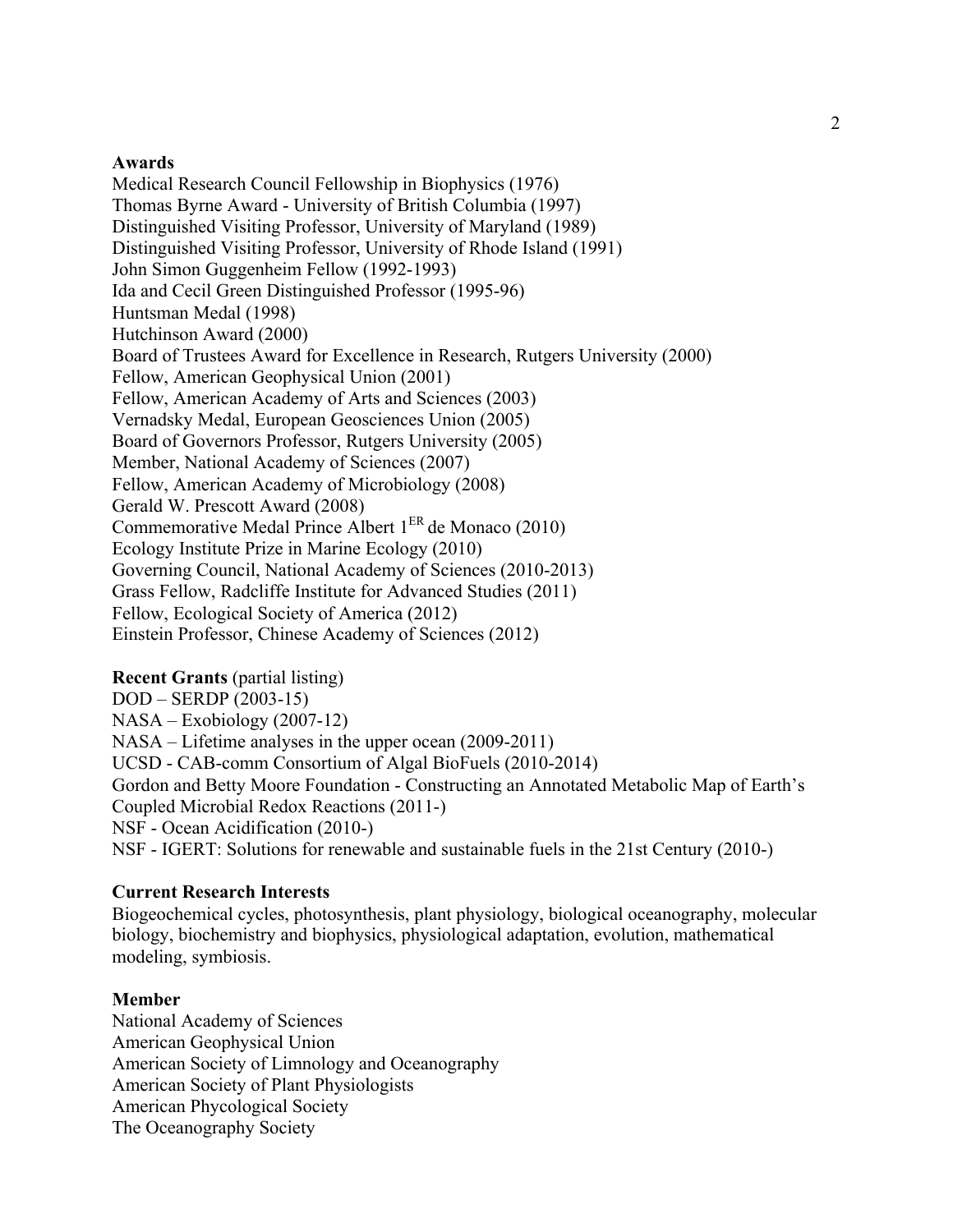Executive Committee, NASA SeaWiFS Science Team Member, Joint Global Ocean Flux Study Working Group on Primary Productivity Chairman, Brookhaven Symposium in Biology 1980: Primary Productivity in the Sea Chairman, First Gordon Conference on Biochemistry and Genetic Engineering of Microalgal Products; August 1988 Associate Editor, Journal of Phycology (1984-1986) Chairman, Brookhaven Symposium in Biology 1991: Primary Productivity and Biogeochemical Cycles in the Sea Chairman, DOE Workshop on Molecular Bases of Ecology, 1991 Member, Joint Global Ocean Flux Study Working Group on Optics Member, National Research Council Review Committee of Office of Naval Research Alternative Fluorocarbon Environmental Assessment Study - Ecological Effects Advisory Committee Guest Editor, Special Volume of Photosynthesis Research on Global Change (1992-1993) Associate Editor: Global Change Biology (1995 to present) Co-Chair, NATO Advanced Study Institute on Molecular Ecology of Aquatic Microbes (1994) Chairman, DOE Initiative for Molecular Ecology Research - Convened Asilomar and Belmont Conferences and wrote/edited conference reports Chairman, NASA Ocean Primary Productivity Working Group Member, Scientific Advisory Board - Stazione Zoologica Anton Dohrn, Naples (1994-1999) Guest Editor, Special Issue of Deep Sea Research (1994, 2001) Associate Editor, Limnology and Oceanography (1995- 2006) U.S. Coordinator for IPCC reports on ocean research Member, US Joint Global Ocean Flux Science Steering Committee Member, Earth System Science and Applications Advisory Committee (NASA) Chairman, NASA Biological Oceanography Advisory Board Member, American Society of Microbiology Workshop on Global Change and Human Health (1997) Co-organizer, XIth International Photosynthesis Congress Member, Mars Architecture Planning Committee (NASA) Member, International JGOFS Science Steering Committee Board of Reviewing Editors, Science Member, Astrobiology Oversight Committee (NASA) Member, US SOLAS Advisory Committee (NSF) Member, EDOCC Planning Committee (NSF) Member, DOE Ocean Carbon Sequestration Program Member, US Carbon Cycle Science Steering Committee Associate Editor, Encyclopedia of Biodiversity (Academic Press) Associate Editor, Photosynthesis Research Associate Editor, Protist (1995-1999) Associate Editor, Ecosystems (1999-2003) Member, The New York Academy of Sciences Member, Sigma Xi Member, International Geosphere Biosphere Program GAIM Co-Chair, International Geosphere Biosphere Program—Carbon Cycle Working Group Member, Astrobiology Roadmap Team (NASA – 2002)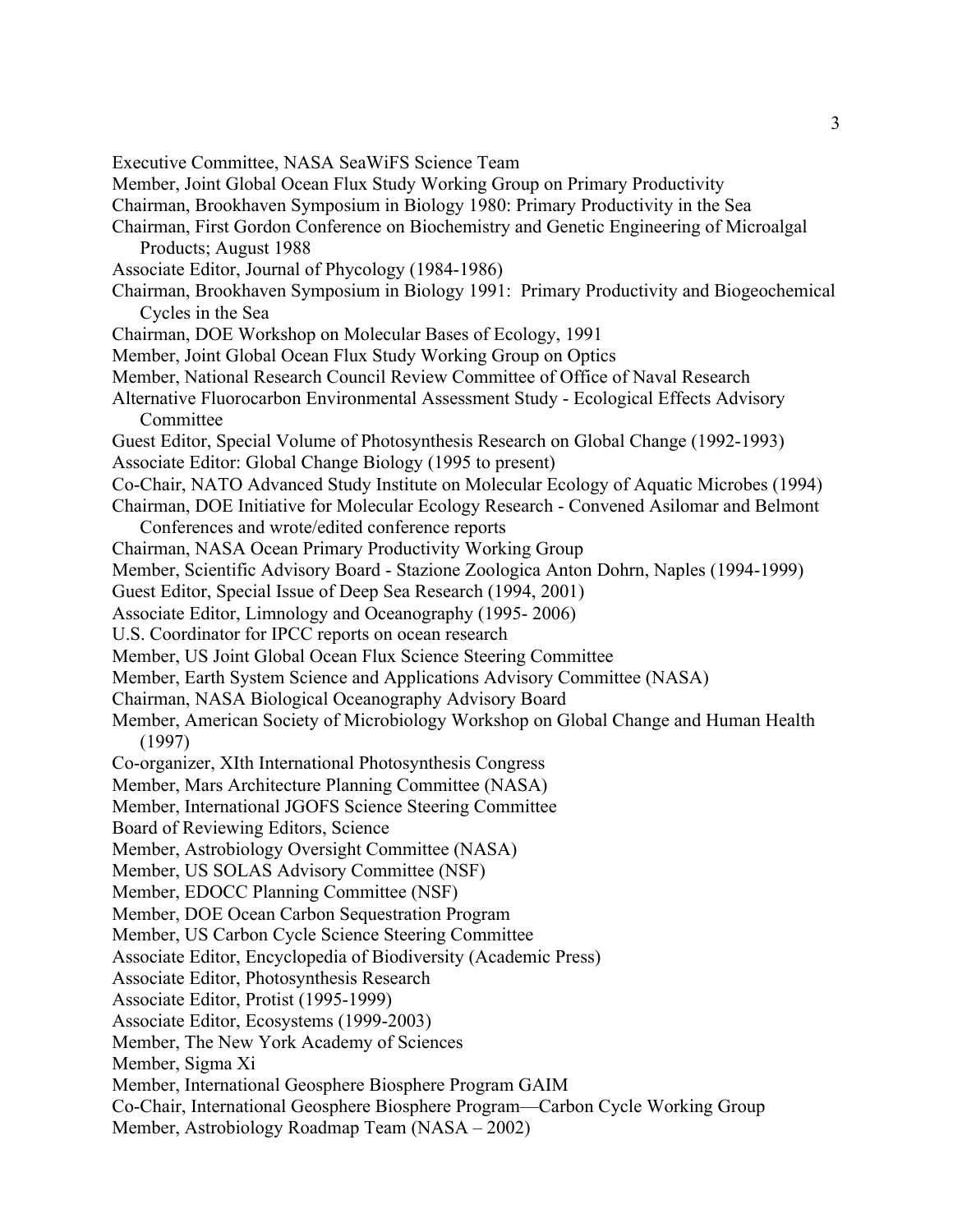Section Head, Faculty of 1000 Associate Editor, Environmental Microbiology Associate Editor, Geobiology Member, National Research Council Committee on Defining and Advancing the Conceptual Basis of Biology Member, Terrestrial Planet Finder Science Working Group Associate Editor, Encyclopedia Oceanography, Elsevier Director, Rutgers Energy Institute (2006- ) Co-Director, Center For Marine Biotechnology, Rutgers University (2005- ) Associate Editor, Treatise on Geochemistry, Vol. 11 Organic Geochemistry (2013) Advisor, National Geographic Television (Atlas Media)

**Cruise Experience** (partial listing – over 43 cruises)

| R/V Knorr                           | Northwest Atlantic                | 1981 |
|-------------------------------------|-----------------------------------|------|
| R/V Oceanus                         | Northwest Atlantic                | 1984 |
| R/V Cape Hatteras (Chief Scientist) | Middle Atlantic Bight             | 1988 |
| R/V Endeavor (Chief Scientist)      | Middle Atlantic Bight             | 1989 |
| R/V A'talant                        | Subtropical Atlantic/             | 1992 |
|                                     | Northwest Africa upwelling region |      |
| R/V Atlantis/RSS Alvin              | Juan de Fuca Ridge                | 2000 |
| R/V Knorr                           | <b>Black Sea</b>                  | 2001 |
| R/V/ Oceanus                        | Sargasso Sea                      | 2004 |

#### **Peer-Reviewed Publications**

- 1. Falkowski, P.G. l973. The respiratory physiology of hemocyanin in *Limulus polyphemus*. J. Exp. Zool. l86: l-6.
- 2. Falkowski, P.G. l974. Facultative anaerobiosis in *Limulus polyphemus*: phosphoenolpyruvate carboxykinase and heart activities. Comp. Biochem. Physiol. 49B: 749-759.
- 3. Falkowski, P.G. l975. Nitrate uptake in marine phytoplankton: (nitrate, chloride)-activated adenosine triphosphatase from *Skeletonema costatum* (Bacillariophyceae). J. Phycol. 11: 323-326.
- 4. Falkowski, P.G. l975. Nitrate uptake in marine phytoplankton: comparison of halfsaturation constants from seven species. Limnol. Oceanogr. 20: 4l2-4l7.
- 5. Falkowski, P.G. and D.P. Stone. l975. Nitrate uptake in marine phytoplankton: energy sources and the interaction with carbon fixation. Mar. Biol. 32: 77-84.
- 6. Falkowski, P.G. and R.B. Rivkin. l976. The role of glutamine synthetase in the incorporation of ammonium in *Skeletonema costatum* (Bacillariophyceae). J. Phycol. 12: 448-450.
- 7. Falkowski, P.G. 1977. A theoretical description of nitrate uptake kinetics in marine phytoplankton based on bisubstrate kinetics. J. theo. Biol. 64: 375-379.
- 8. Falkowski, P.G. l977. The adenylate energy charge in marine phytoplankton: The effect of temperature on the physiological state of *Skeletonema costatum* (Grev.) Cleve. J. exp. mar. Biol. Ecol. 27: 37-45.
- 9. Falkowski, P.G. and T.G. Owens. l978. The effects of light intensity on photosynthesis and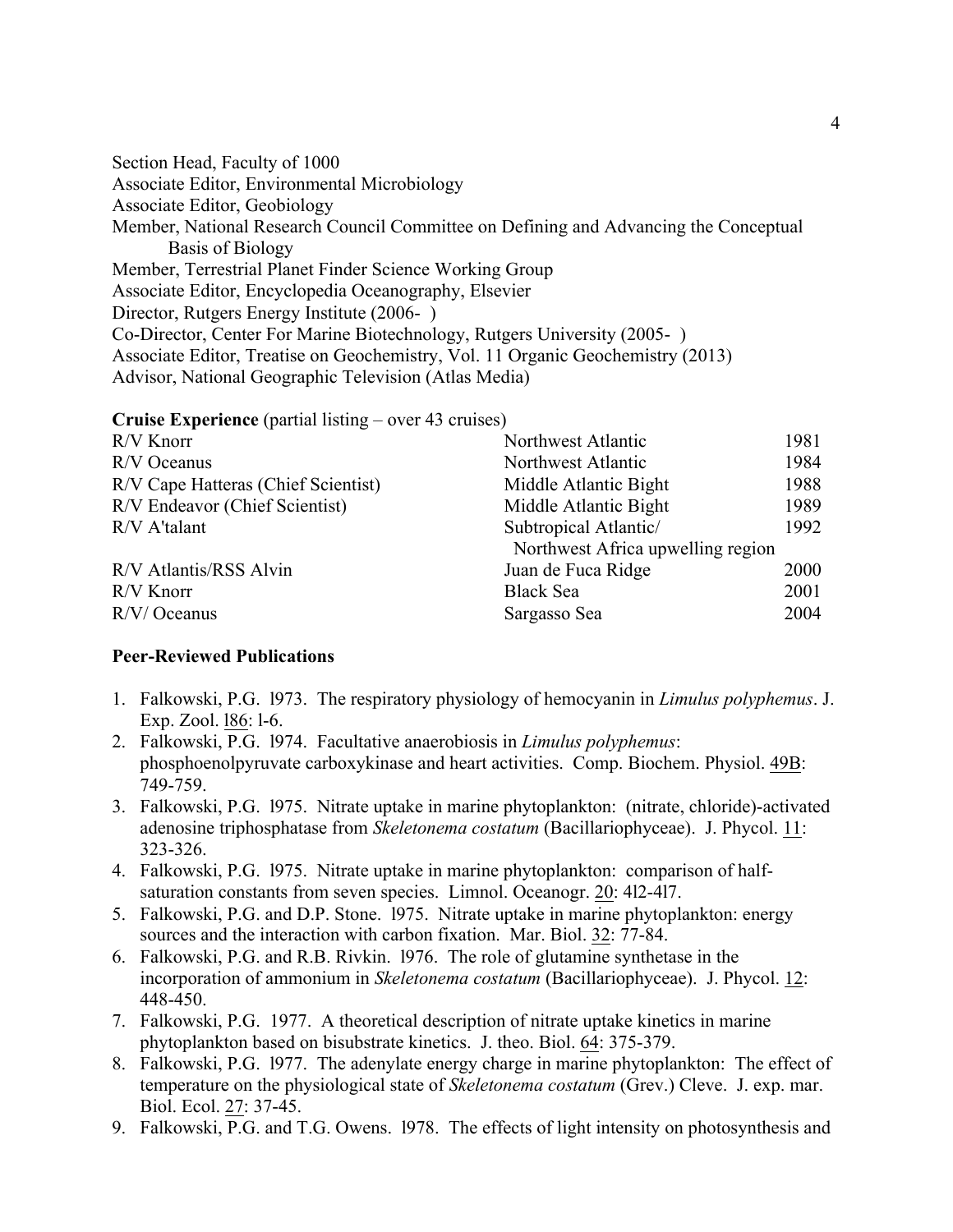dark respiration in six species of marine phytoplankton. Mar. Biol. 45: 289-295.

- 10. Owens, T.G., D.M. Riper, and P.G. Falkowski. l978. Studies of delta-aminolevulinic acid dehydrase from *Skeletonema costatum*, a marine plankton diatom. Plant Physiol. 62: 516-521.
- 11. D.M. Riper, T.G. Owens, and P.G. Falkowski. 1979. Chlorophyll turnover in *Skeletonema costatum*, a marine plankton diatom. Plant Physiol. 64: 49-54.
- 12. Falkowski, P.G., T.S. Hopkins, and J.J. Walsh. 1980. An analysis of factors affecting oxygen depletion in the New York Bight. J. Mar. Res. 38: 479-506.
- 13. Owens, T.G., P.G. Falkowski, and T.E. Whitledge. 1980. Diel periodicity of chlorophyll in marine phytoplankton. Mar. Biol. 59: 71-77.
- 14. Falkowski, P.G. and T.G. Owens. 1980. Light-shade adaptation: two strategies in marine phytoplankton. Plant Physiol. 66: 592-595.
- 15. Falkowski, P.G. and Z. Dubinsky. 1981. Light-shade adaptation of *Stylophora pistillata*, a hermatypic coral from the Gulf of Eilat. Nature 289: 172-174.
- 16. Falkowski, P.G. 1981. Light-shade adaptation and assimilation numbers. J. Plankton Res. 3: 203-216.
- 17. Falkowski, P.G. and C.D. Wirick. 1981. A simulation model of the effects of vertical mixing on primary productivity. Mar. Biol. 65: 69-75.
- 18. Falkowski, P.G., T.G. Owens, A.C. Ley, and D. Mauzerall. 1981. The effect of growth irradiance on the ratio of reaction centers in two species of marine phytoplankton. Plant Physiol. 68: 969-973.
- 19. Falkowski, P.G. and J. Sucher. 1981. Rapid, quantitative separation of chlorophylls and their degradation products by high-performance liquid chromatography. J. Chromatogr. 213: 349-351.
- 20. Falkowski, P.G. and T.G. Owens. 1982. A technique for estimating phytoplankton division rates using a DNA-binding fluorescent dye. Limnol. Oceanogr. 27: 776-782.
- 21. Owens, T.G. and P.G. Falkowski. 1982. Enzymatic degradation of chlorophyll *a* by marine phytoplankton *in vivo*. Phytochem. 21: 979-984.
- 22. Falkowski, P.G. 1983. Vertical mixing and light-shade adaptation: a comparative field study. J. Mar. Res. 41: 215-237.
- 23. Precali, R. and P.G. Falkowski. 1983. Incorporation of <sup>14</sup>[C]-glutamate into proteins and chlorophylls in *Dunaliella tertiolecta*, a marine chlorophyte. Biol. Plant. 25: 187-195.
- 24. Malone, T.C., P.G. Falkowski, T.S. Hopkins, G.T. Rowe, and T.E. Whitledge. 1983. Mesoscale response of diatom populations to a wind event in the plume of the Hudson River. Deep-Sea Res. 30: 149-170.
- 25. Falkowski, P.G., J. Vidal, T.S. Hopkins, G.T. Rowe, T.E. Whitledge, and W.G. Harrison. 1983. Summer nutrient dynamics of the Middle Atlantic Bight: primary production and utilization of phytoplankton carbon. J. Plankton Res. 5: 515-537.
- 26. Harrison, W.G., D. Douglas, P.G. Falkowski, G.T. Rowe, and J. Vidal. 1983. Summer nutrient dynamics of the Middle Atlantic Bight: nitrogen uptake and regeneration. J. Plankton Res. 5: 539-556.
- 27. Raps, S., K. Wyman, H.W. Siegelman, and P.G. Falkowski. 1983. Adaptation of the cyanobacterium, *Microcystis aeruginosa*, to light intensity. Plant Physiol. 72: 829-832.
- 28. Falkowski, P.G. 1984. Kinetics of light intensity adaptation in *Dunaliella tertiolecta*: a marine plankton chlorophyte. Photosynthetica 18: 62-68.
- 29. Malone, T.C., T.S. Hopkins, P.G. Falkowski, and T.E. Whitledge. 1983. Production and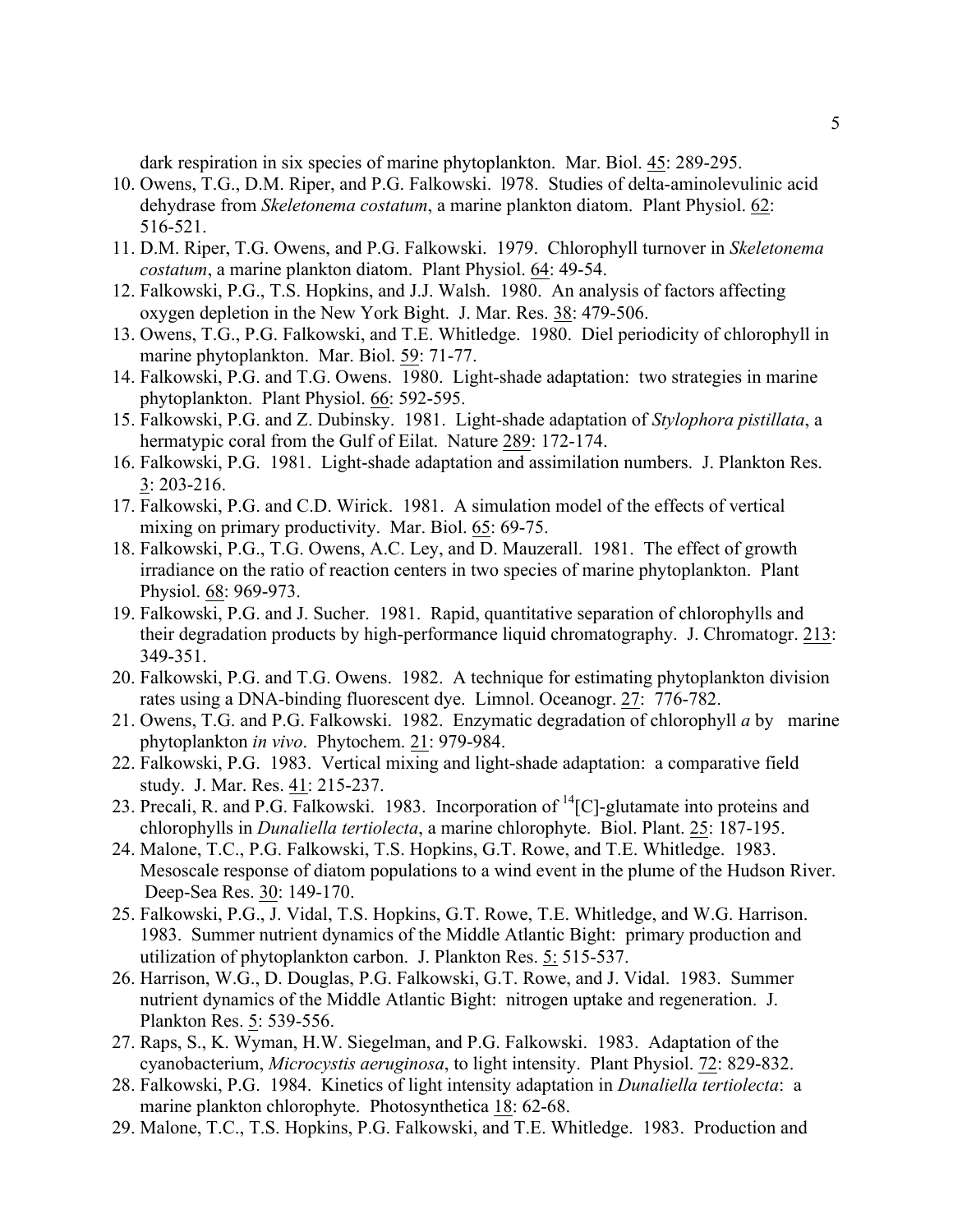transport of phytoplankton biomass over the continental shelf of the New York Bight. Cont. Shelf Res. 1: 305-337.

- 30. Falkowski, P.G. 1984. Physiological responses of phytoplankton to natural light regimes. J. Plankton Res. 6: 295-307.
- 31. Falkowski, P.G., K. Wyman, and D. Mauzerall. 1984. Effects of continuous background irradiance on xenon-flash-induced fluorescence yields in marine microalgae. Proc. Sixth Int'l. Photosynthesis Cong., Brussels 1: 163-166.
- 32. Muscatine, L., P.G. Falkowski, and Z. Dubinsky. 1983. Carbon budgets in symbiotic associations. In *Proc. 2nd int. Coll. Endocytobiology*, W. Schwemmler and H. Schenk, eds., de Gruyter and Co. Pub., p. 649-658.
- 33. Dubinsky, Z., P.G. Falkowski, L. Muscatine, and J.W. Porter. 1984. The absorption and utilization of radiant energy by light and shade-adapted colonies of the symbiotic coral *Stylophora pistillata*. Proc. Roy. Soc. Lond. B 222B: 203-214.
- 34. Muscatine, L., P.G. Falkowski, J.W. Porter, and Z. Dubinsky. Fate of photosynthetically fixed carbon in light and shade-adapted colonies of the symbiotic coral, *Stylophora pistillata*. Proc. Roy. Soc. Lond. B 222B: 181-202.
- 35. Porter, J.W., L Muscatine, Z. Dubinsky, and P.G. Falkowski. Primary production and photoadaptation in light and shade-adapted colonies of the symbiotic coral, *Stylophora pistillata*. Proc. Roy. Soc. Lond. B 222B: 161-180.
- 36. Falkowski, P.G., Z. Dubinsky, L. Muscatine, and J.W. Porter. 1984. Light and the bioenergetics of a symbiotic coral. Bioscience 34: 705-709.
- 37. Falkowski, P.G., Z. Dubinsky, and K. Wyman. 1985. Growth-irradiance relationships in phytoplankton. Limnol. Oceanogr. 30: 311-321.
- 38. Post, A., K. Wyman, Z. Dubinsky, and P.G. Falkowski. 1984. Kinetics of light intensity adaptation in a marine diatom. Mar. Biol. 83: 231-238.
- 39. Falkowski, P.G., Z. Dubinsky, and G. Santostefano. 1985. Light-enhanced dark respiration in phytoplankton. Verh. Internat. Verein. Limnol. 22: 2830-2833.
- 40. Falkowski, P.G., K. Wyman, A.C. Ley, and D. Mauzerall. 1986. Relationship of steadystate photosynthesis to fluorescence in eucaryotic algae. Biochim. Biophys. Acta 849: 183-192.
- 41. Dubinsky, Z., P.G. Falkowski, and K. Wyman. 1986. Light harvesting and utilization in phytoplankton. Plant Cell Physiol. 27: 1335-1349.
- 42. Post, A.F., Z. Dubinsky, K. Wyman, and P.G. Falkowski. 1985. Physiological responses to light intensity transitions in a marine plankton diatom. Mar. Ecol. Prog. Ser. 25: 141-149.
- 43. Falkowski, P.G. and D.A. Kiefer. 1985. Chlorophyll a fluorescence: Relationship to primary production and phytoplankton biomass. J. Plankton Res. 7: 715-731.
- 44. Park, Y., E.J. Carpenter, and P.G. Falkowski. 1986. Ammonium excretion and glutamic dehydrogenase activity of zooplankton in Great South Bay, New York. J. Plankton Res. 8: 489-503.
- 45. Falkowski, P.G., Y. Fujita, A.C. Ley, and D.C. Mauzerall. 1986. Evidence for cyclic electron flow around photosystem II in eucaryotic algae. Plant Physiol. 81: 310-312.
- 46. Falkowski, P.G., C.N. Flagg, G.T. Rowe, S.L. Smith, T.E. Whiteledge, and C.D. Wirick, 1988. The fate of a spring phytoplankton bloom: export or oxidation. Cont. Shelf. Res. 8: 457-484.
- 47. Sukenik, A., J. Bennett, and P.G. Falkowski. 1987. Light saturated photosynthesis: limitation by electron transport or carbon fixation? Biochim. Biophys. Acta. 891: 205-215.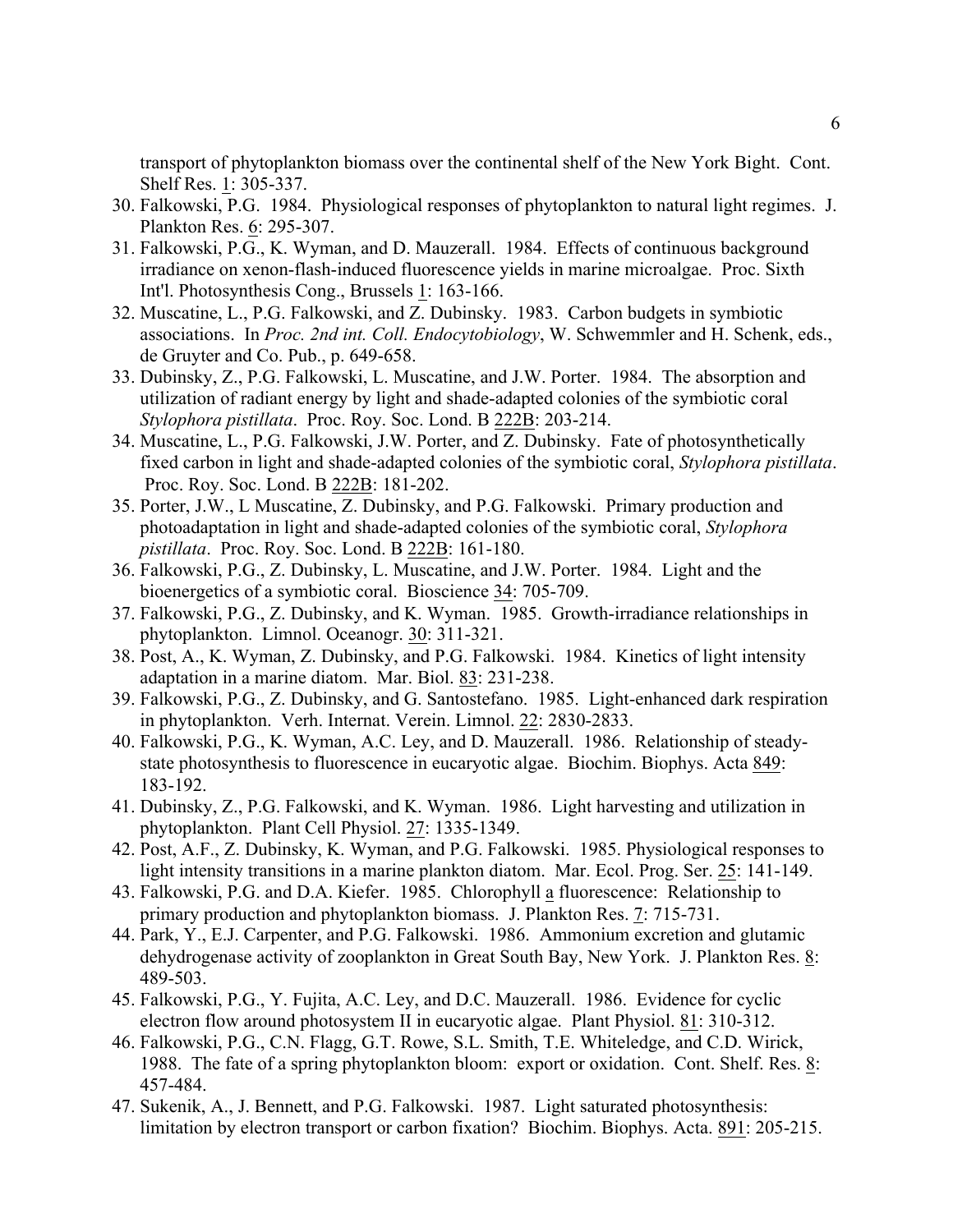- 48. Sukenik, A., J. Bennett, and P.G. Falkowski. 1988. Changes in the abundance of individual LHC I and LHC II apoproteins with growth irradiance in the marine chlorophyte, *Dunaliella tertiolecta*. Biochim. Biophys. Acta 932: 206-215.
- 49. Mortain-Bertrand, A. and P.G. Falkowski. 1989. Mise en evidence d'une relation entre fluorescence et carotenoides: une possibilite d'ameliorer les modeles de production primaire. C.R. Acad. Sci. Paris 309: 13-18.
- 50. Rowe, G., R. Theroux, W. Phoel, H. Quinby, R. Wilke, D. Koschoveck, T. Whitledge, P.G. Falkowski, and C. Fray. 1988. Benthic carbon budgets for the continental shelf south of New England. Cont. Shelf Res. 8: 511-527.
- 51. Wyman, K.D., Z. Dubinsky, J.W. Porter, and P.G. Falkowski. 1987. Light absorption and utilization among hermatypic corals: A study in Jamaica, West Indies. Mar. Biol. 96: 283- 292.
- 52. Rowe, G.T., S. Smith, P.G. Falkowski, and others. 1986. Do continental shelves export organic matter? Nature 324: 559-561.
- 53. Sukenik, A., P.G. Falkowski, and J. Bennett. 1987. The potential enhancement of photosynthetic energy conversion in algal mass culture. Biotech. Bioeng. 30: 970-977.
- 54. Berner, T., and others. 1986. The measurement of primary productivity in a high-rate oxidation pond (HROP). J. Plankton Res. 8: 659-672.
- 55. Sukenik, A., K.D. Wyman, J. Bennett, and P.G. Falkowski. A novel mechanism for regulating the excitation of Photosystem II in a green alga. Nature 327: 704-707.
- 56. Sukenik, A., J. Bennett, and P.G. Falkowski. 1989. Energy transfer of LHC II in *Dunaliella tertiolecta* is unusually sensitive to Triton X-100. Photosyn. Res. 21: 37-44.
- 57. Dubinsky, Z., P.G. Falkowski, A.F. Post, and U.M. van Hes. 1987. A system for measuring phytoplankton photosynthesis in a defined light field with an oxygen electrode. J. Plankton Res. 9: 607-612.
- 58. Zehr, J., P.G. Falkowski, and D. Capone. 1988. Coupling between <sup>13</sup>N ammonium uptake and incorporation in a marine diatom. Limnol. Oceanogr. 33: 518-527.
- 59. Falkowski, P.G., Z. Kolber, and Y. Fujita. 1988. Dynamics of electron flow around photosystem II during steady-state photosynthesis in eucaryotic algae. Biochim. Biophys. Acta 933: 432-443.
- 60. Kolber, Z., J. Zehr, and P.G. Falkowski. 1988. Effects of growth irradiance and nitrogen limitation on photosynthetic energy conversion in Photosystem II. Plant Physiol. 88: 923- 929.
- 61. Kolber, Z., K.D. Wyman, and P.G. Falkowski. 1990. Natural variability in photosynthetic energy conversion efficiency: A field study in the Gulf of Maine. Limnol. Oceanogr. 35: 72-79.
- 62. Zehr, J., D.C. Capone, and P.G. Falkowski. Rapid incorporation of  ${}^{13}NO_3$  by NH<sub>4</sub>-limited phytoplankton. Mar. Ecol. Prog. Ser. 51: 237-251.
- 63. Muscatine, L., P.G. Falkowski, Z. Dubinsky, P.A. Cook, and L. McCloskey. 1989. The effect of external nutrient resources on the population dynamics of zooxanthellae in a reef coral. Proc. R. Soc. Lond. B236: 311-324.
- 64. Rahav, O., Z. Dubinsky, Y. Achituv, and P.G. Falkowski. 1989. Ammonium metabolism in the symbiotic coral, *Stylophora pistillata*. Proc. R. Soc. Lond. B236: 325-337.
- 65. Zehr, J. and P.G. Falkowski. 1988. Pathway of ammonium assimilation in a marine diatom determined with the radiotracer  $^{13}$ N. J. Phycol. 24: 588-591.
- 66. Mortain-Bertrand, A. and P.G. Falkowski. 1990. Photoregulation of the light-harvesting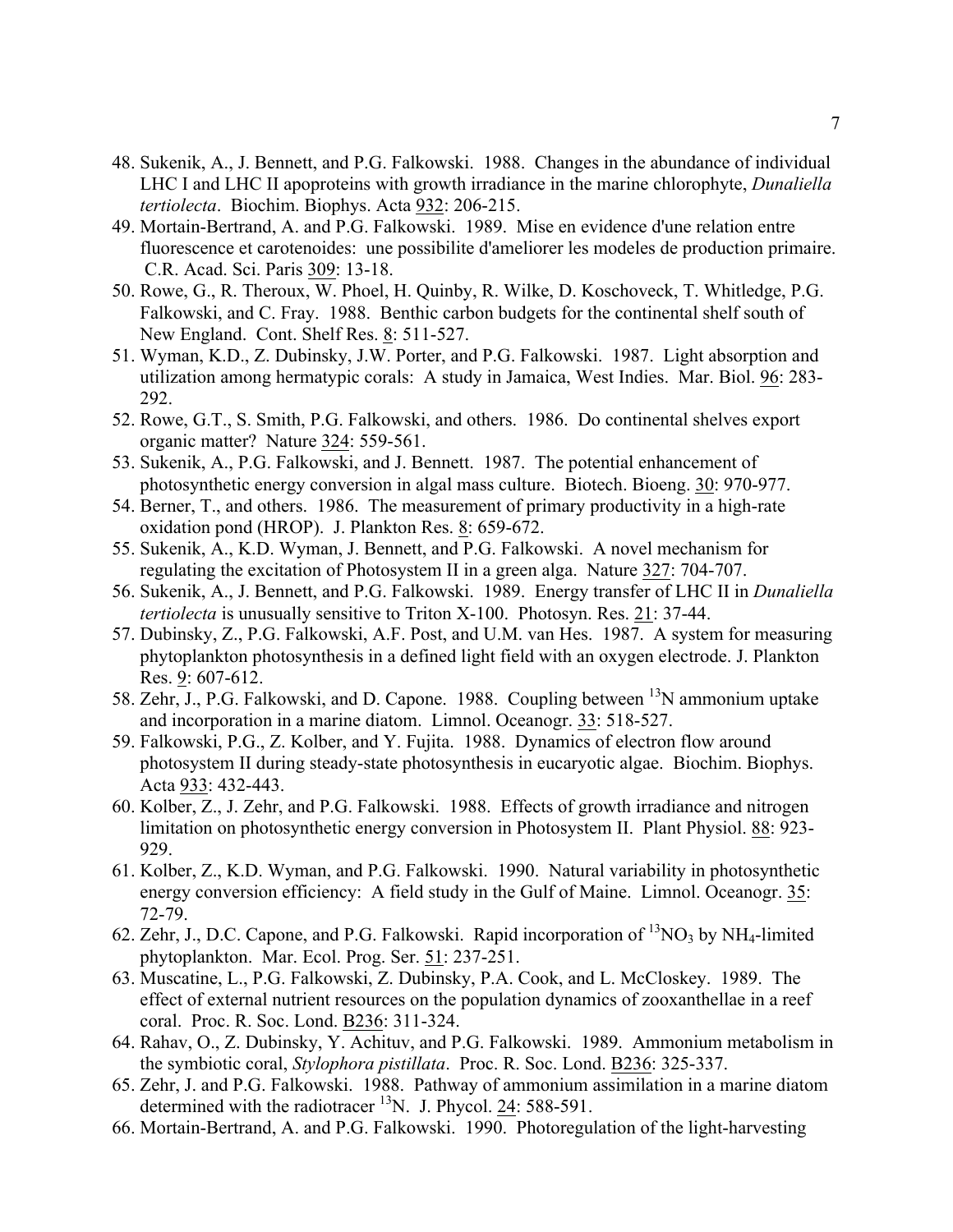chlorophyll complex associated with Photosystem II in *Dunaliella tertiolecta*. Evidence that LHCII apoproteins are stable without chlorophyll. Plant Physiol. 94: 304-311.

- 67. Berner, T., K. Wyman, and P.G. Falkowski. 1989. Photoadaptation and the "package" effect in *Dunaliella tertiolecta* (Chlorophyta). J. Phycol. 25: 70-78.
- 68. Herzig, R. and P.G. Falkowski. 1989. Nitrogen limitation in *Isochrysis galbana* (Haptophyceae). I. Photosynthetic energy conversion and growth efficiencies. J. Phycol. 25: 462-471.
- 69. Falkowski, P.G., A. Sukenik, and R. Herzig. 1989. Nitrogen limitation in *Isochrysis galbana* (Haptophyceae). II. Relative abundance of chloroplast proteins. J. Phycol. 25: 471- 478.
- 70. LaRoche, J., J. Bennett, and P.G. Falkowski. 1990. Characterization of a cDNA encoding for a 28.5 kDa LHC II apoprotein from the unicellular marine chlorophyte *Dunaliella tertiolecta*. Gene 95: 165-171.
- 71. Falkowski, P.G. 1991. Species variability in the fractionation of <sup>13</sup>C and <sup>12</sup>C by marine phytoplankton. J. Plankton Res. 13: 21-28.
- 72. Wegner, H.C., R. Herzig, P.G. Falkowski, and D.H. Turpin. 1989. Respiratory losses in the light in a marine diatom: Measurements by short-term mass-spectrometry. Limnol. Oceanogr. 34: 1153-1161.
- 73. Sukenik, A., J. Bennett, A. Mortain-Bertrand, and P.G. Falkowski. 1990. Adaptation of the photosynthetic apparatus to irradiance in *Dunaliella tertiolecta* - A kinetic study. Plant Physiol. 92: 891-898.
- 74. Dubinsky, Z., N. Stambler, M. Ben-Zion, L.R. McCloskey, L. Muscatine, and P.G. Falkowski. 1990. Effects of external nutrient sources on the optical properties and photosynthetic efficiency of *Stylophora pistillata*. Proc. Roy. Soc. B 239: 231-246.
- 75. Falkowski, P.G. and J. LaRoche. 1990. Molecular biology in studies of ocean processes. Int. Rev. Cytol. 128, 261-303.
- 76. Ohki, K., J. Zehr, P.G. Falkowski, and Y. Fujita. 1991. Regulation of nitrogenase in the marine, non-heterogeneous cyanobacterium *Trichodesmium* sp. Arch. Microbiol. 156: 335- 337.
- 77. Falkowski, P.G. and J. LaRoche. 1991. Acclimation to spectral irradiance in algae. J. Phycol. 27(1): 8-14.
- 78. Falkowski, P.G., D. Ziemann, Z. Kolber, and P.K. Bienfang. 1991. Role of eddy pumping in enhancing primary production. Nature 352: 55-58.
- 79. Sancetta, C., T. Villareal and P.G. Falkowski. 1991. Massive fluxes of Rhizosolenid diatoms: A common occurrence? Limnol. Oceanogr. 36: 1452-1457.
- 80. Greene, R., R. Geider, and P.G. Falkowski. 1991. Effect of iron limitation on photosynthesis in a marine diatom. Limnol. Oceanogr. 36: 1772-1782.
- 81. LaRoche, J., A. Mortain-Bertrand, and P.G. Falkowski. 1991. Light-intensity induced changes in cab mRNA and light-harvesting complex II apoprotein levels in the unicellular chlorophyte *Dunaliella tertiolecta*. Plant Physiol. 97: 147-153.
- 82. Sukenik, A., R.S. Levy, Y. Levy, P.G. Falkowski, and Z. Dubinsky. 1991. Optimizing algal biomass production in an outdoor pond: A simulation model. J. Appl. Phycol. 3: 191-201.
- 83. Falkowski, P.G., Y.-S. Kim, Z. Kolber, C. Wilson, C. Wirick, and R. Cess. 1992. Distinguishing between anthropogenic and natural factors affecting low-level cloud albedo over the North Atlantic Ocean. Science 256: 1311-1313.
- 84. Falkowski, P.G. and C. Wilson. 1992. Phytoplankton productivity in the North Pacific in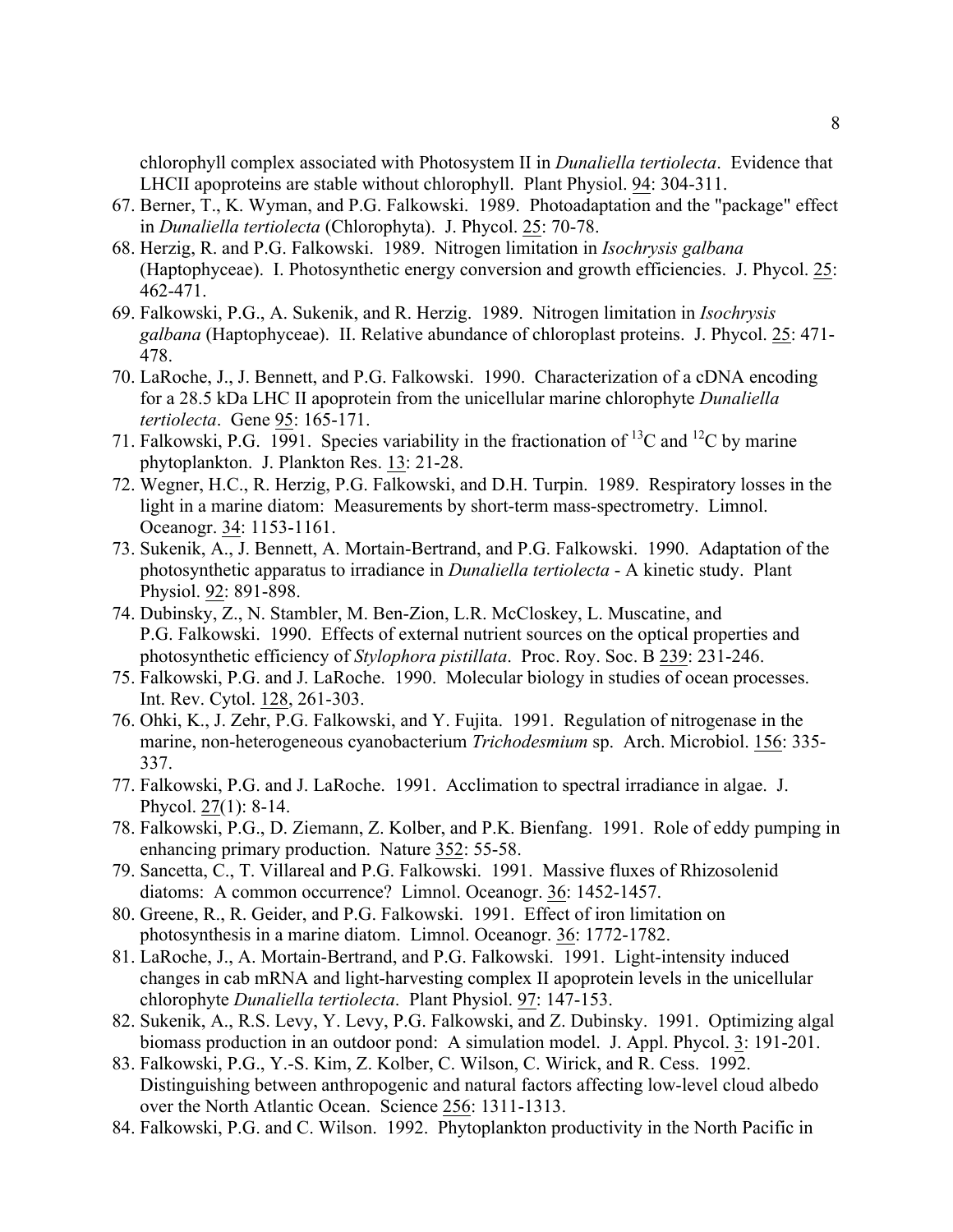relation to the absorption of anthropogenic  $CO<sub>2</sub>$ . Nature 358: 741-743.

- 85. Greene, R.M., R.J. Geider, Z. Kolber, and P.G. Falkowski. 1992. Iron-induced changes in light harvesting and photochemical conversion processes in eucaryotic marine algae. Plant Physiol. 100: 565-575.
- 86. Falkowski, P.G. 1992. Biotechnology and global climate change. Current Opinion in Biotechnology 3: 286-290.
- 87. Falkowski, P.G., P. Biscaye, and C. Sancetta. 1994. The lateral flux of biogenic particles from the Eastern North American continental margin to the North Atlantic Ocean. Cont. Shelf Res. 41: 583-601.
- 88. Falkowski, P.G., Z. Dubinsky, L. Muscatine, and L. McCloskey. 1993. Population control in symbiotic corals. BioScience 43: 606-611.
- 89. Falkowski, P.G. and Z. Kolber. 1993. Estimating phytoplankton photosynthesis by active fluorescence. In *Ocean Productivity: From Molecules to Space*, S. Maestrini and W. Li, eds., Int. Cons. Explor. Mer. 197: 92-103.
- 90. LaRoche, J., R. Geider, and P.G. Falkowski. 1993. Molecular biology in studies of oceanic primary production. In *Ocean Productivity: From Molecules to Space*, S. Maestrini and W. Li, eds., Int. Cons. Explor. Mer. 197: 42-51.
- 91. Falkowski, P.G., R.M. Greene, and R.J. Geider. 1992. Physiological limitations on phytoplankton productivity in the ocean. Oceanography 5: 84-91.
- 92. Kolber, Z. and P.G. Falkowski. 1993. Using active fluorescence to derive phytoplankton photosynthesis *in situ*. Limnol. Oceanogr. 38: 1646-1665.
- 93. Kemp, P.F., P.G. Falkowski, C. Flagg, W. Phoel, S. Smith, D.W.R. Wallace, and C.D. Wirick. 1994. Modeling vertical oxygen and carbon flux during stratified spring and summer conditions on the continental shelf, Middle Atlantic Bight, eastern U.S.A. Deep-Sea Res. 41: 629-655.
- 94. Geider, R.J., R.M. Greene, Z. Kolber, H. MacIntyre, and P.G. Falkowski. 1993. Fluorescent assessment of the maximum quantum efficiency of photosynthesis in the western North Atlantic Ocean. Deep-Sea Res. 40: 1205-1224.
- 95. Grobbelaar, J.U., F. Schanz, Z. Dubinsky, M.M. Tilzer, T. Burger-Wiersma, M. Rijkeboer, J. Lemoalle, and P.G. Falkowski. 1992. Photosynthetic characteristics of five high light and low light exposed microalgae as measured with <sup>14</sup>C-uptake and oxygen electrode techniques. Marine Microbial Food Webs 6(1): 3-19.
- 96. Greene, R.M., Z. Kolber, D.G. Swift, N.W. Tindale, and P.G. Falkowski. 1994. Physiological limitation of phytoplankton photosynthesis in the eastern equatorial Pacific determined from variability in the quantum yield of fluorescence. Limnol. Oceanogr. 39: 1061- 1074.
- 97. Olaizola, M., J. LaRoche, Z. Kolber and P.G. Falkowski. 1994. Non-photochemical quenching and the diadinoxanthin cycle in a marine diatom. Photosyn. Res. 41: 357-370.
- 98. LaRoche, J., D. Henry, K. Wyman, A. Sukenik and P.G. Falkowski. 1994. Cloning and nucleotide sequence of a cDNA encoding a major fucoxnathin-, chlorophyll a/c-containing protein from the chrysophyte *Isochyrsis galbana*: implications for the evolution of the *cab* gene family. Plant Mol. Biol. 25: 355-368.
- 99. Kolber, Z., R.T. Barber, K.H. Coale, S.E. Fitzwater, R.M. Greene, K.S. Johnson, S. Lindley and P.G. Falkowski. 1994. Iron limitation of phytoplankton photosynthesis in the equatorial Pacific Ocean. Nature 371: 145-149.
- 100. Martin et al. 1994. Testing the iron hypothesis in the ecosystems of the equatorial Pacific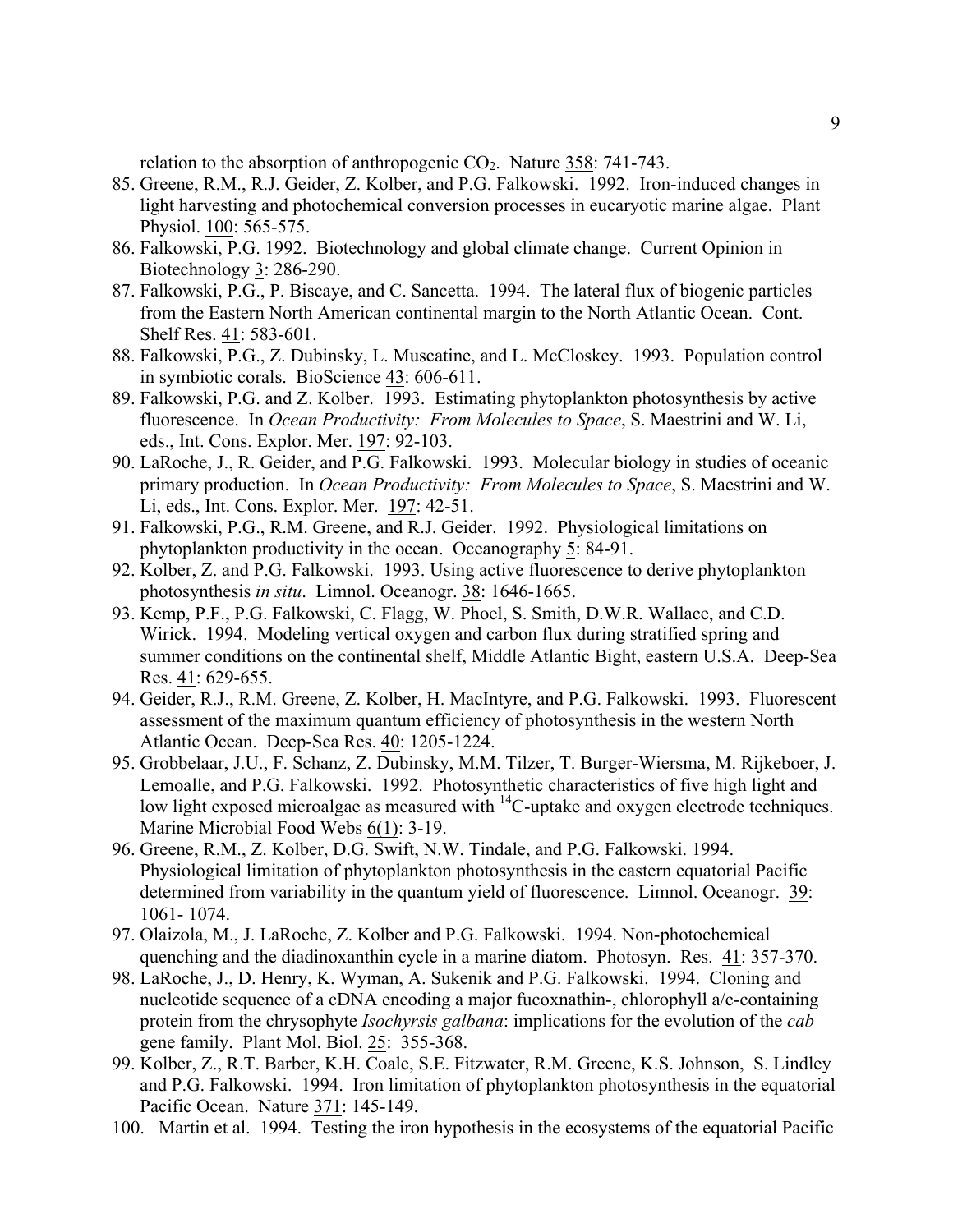ocean. Nature 371: 123-129.

- 101. Vassiliev, I.R., O. Prasil, K.D. Wyman, Z. Kolber, A. Hanson, Jr., J.E. Prentice, and P.G. Falkowski. 1994. Inhibition of PSII photochemistry by PAR and UV radiation in natural phytoplankton communities. Photosyn. Res. 42: 51-64.
- 102. Long, S.P., S. Humphries and P.G. Falkowski. 1994. Photoinhibition of photosynthesis in nature. Ann. Rev. Plant Physiol. Plant Mol. Biol. 45: 633-662.
- 103. Falkowski, P.G. (1995) Ironing out what controls primary production in the nutrient rich waters of the open ocean. Global Change Biol. 1: 161-163.
- 104. Vassiliev, I.R., Z. Kolber, D. Mauzerall, V.K. Shukla, K.D. Wyman and P.G. Falkowski. 1995. Effects of iron limitation on photosystem II composition and energy trapping in *Dunaliella tertiolecta*. Plant Physiol. 109: 963-972.
- 105. Falkowski, P.G., Z. Kolber and D. Mauzerall, 1994. A comment on the call to throw away your fluorescence induction apparatus. Biophys. J. 66: 923-928.
- 106. Falkowski, P.G. 1994. The role of phytoplankton photosynthesis in global biogeochemical cycles. Photosyn. Res. 39: 235-258.
- 107. Biscaye, P.E., C.N. Flagg, and P.G. Falkowski. 1994. The Shelf-Edge Exchange Processes experiment, SEEP-II: an introduction to hypotheses, results and conclusions. Deep-Sea Res. 41: 231-252.
- 108. Falkowski, P.G. and Z. Kolber. 1995. Variations in chlorophyll fluorescence yields in phytoplankton in the world oceans. Aust. J. Plant Physiol. 22: 341-355.
- 109. Escoubas, J-M, M. Lomas, J. LaRoche and P.G. Falkowski. 1995. Light intensity regulates *cab* gene transcription via the redox state of the plastoquinone pool. Proc. Nat. Acad. Sci. USA 92: 10237-10241.
- 110. Behrenfeld, M.J. and P.G. Falkowski. 1997. Photosynthetic rates derived from satellitebased chlorophyll concentration. Limnol. Oceanogr. 42: 1-20.
- 111. Berges, J.A., D.O. Charlebois, D.C. Mauzerall, and P.G. Falkowski. 1996. Differential effects of nitrogen limitation on photosynthetic efficiency of Photosystems I and II in microalgae. Plant Physiol. 110: 689-696.
- 112. Machalek, K.M., I.R. Davison, and P.G. Falkowski.1996. Thermal acclimation and photoacclimation of photosynthesis in the brown alga *Laminaria saccarina*. Plant Cell Environ. 19: 1005-1016.
- 113. Prasil, O., Z. Kolber, J.A. Berry, and P.G. Falkowski. 1996. Cyclic flow around Photosystem II *in vivo*. Photosyn. Res. 48: 395-410.
- 114. Behrenfeld, M. J., A. J. Bale, Z.S. Kolber, J. Aiken and P.G. Falkowski. 1996. Confirmation of limitation of phytoplankton photosynthesis in the eastern Equatorial Pacific. Nature 383: 508-511.
- 115. Babin, M.A, Morel, H. Claustre, A. Bricaud, Z. Kolber and P. G. Falkowski. 1996 Nitrogen- and irradiance-dependent variations of the maximum quantum yield of carbon fixation in eutrophic, mesotrophic and oligotrophic marine systems. Deep-Sea Res. 43: 1241-1272.
- 116. Berges, J. A. and P. G. Falkowski. 1996. Cell-associated proteolytic enzymes from marine phytoplankton. J. Phycol. 32: 566-574.
- 117. Berges, J. A. and P. G. Falkowski. 1998. Cell death in unicellular algae: the role of proteases. Limnol. Oceanogr. 43: 129-135.
- 118. Falkowski, P. G. 1997. Evolution of the nitrogen cycle and its influence on the biological sequestration of  $CO<sub>2</sub>$  pump in the ocean. Nature 387: 272-275.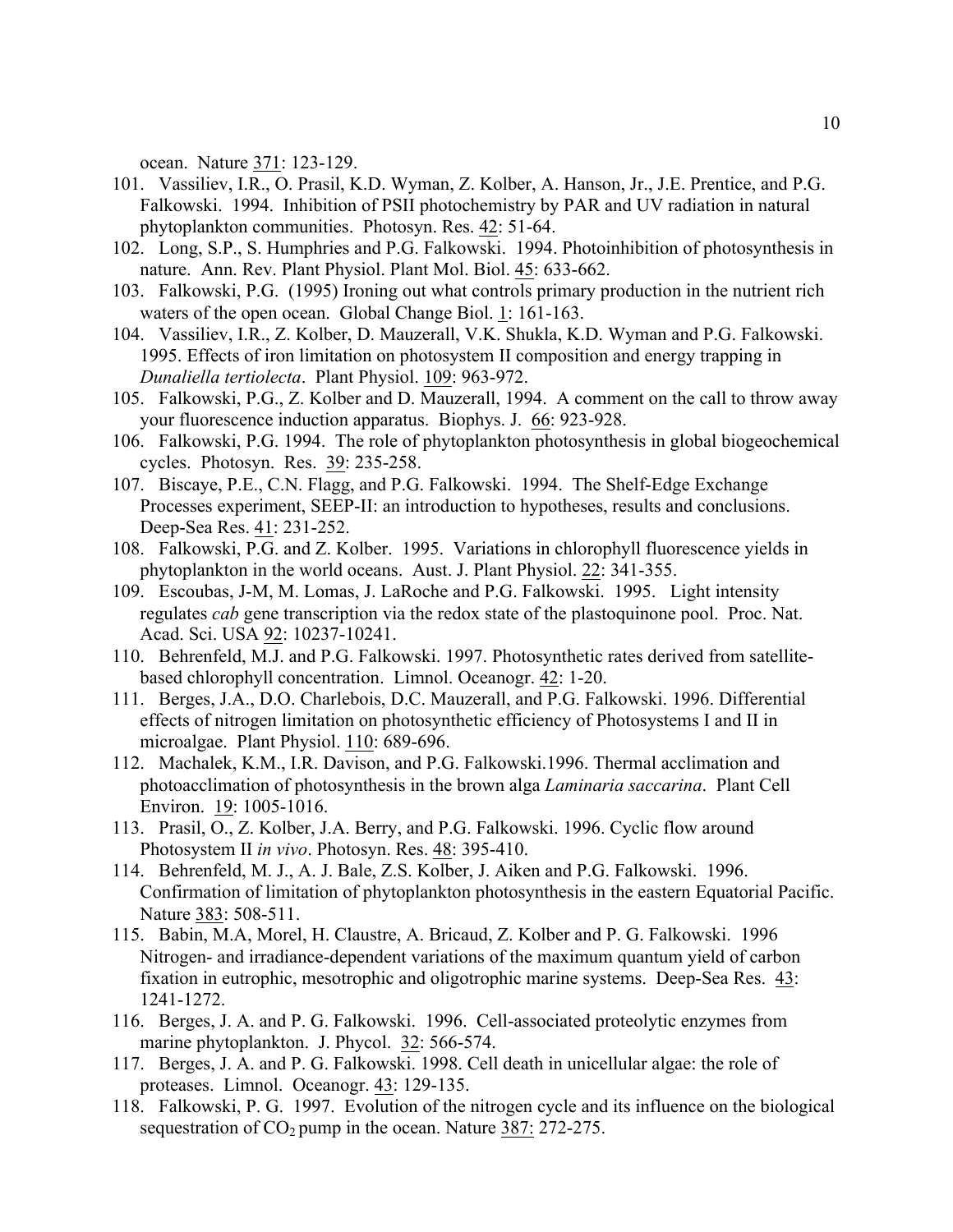- 119. Durnford, D. and P.G. Falkowski. 1997. Chloroplast redox regulation of nuclear gene transcription during photoacclimation. Photosyn. Res. 53: 229-241.
- 120. Behrenfeld, M. J. and Falkowski. 1997. A consumer's guide to primary productivity models. Limnol. Oceanogr. 42: 1497-1491.
- 121. Falkowski, P. G. 1997. Photosynthesis: The paradox of carbon dioxide efflux. Curr. Biol. 7: R637-R639.
- 122. Kolber, Z., O. Prasil and P. G. Falkowski. 1998. Measurements of variable fluorescence using fast repetition rate techniques. I. Defining methodology and experimental protocols. Biochim, Biophys. Acta. 1367: 88-106.
- 123. LaRoche, J, R. Nuzzi, R. Waters, K. Wyman, P. G. Falkowski and D.W.R. Wallace. 1997. Brown Tide blooms in Long Island's coastal waters linked to interannual variability in groundwater flow. Global Change Biol. 3: 397-410.
- 124. Vergara J.J., J.A. Berges, and P.G. Falkowski. Diel periodicity of nitrate reductase activity and protein levels in the marine diatom Thalassiosira weissflogii (Bacillariophyceae). J. Phycol*.* 34:952-961.
- 125. Lardens, A, B. Forster, O, Prasil, P.G. Falkowski, V. Sobolev, M. Edelman, C.B. Osmond, N.W. Gillham and J.E. Boynton. 1998. Biophysical, biochemical and physiological characterization of *Chlamydomonas rehhardtii* mutants with amino acid substitutions at the ALA251 residue in the D1 protein that result in varying levels of photosynthetic competence. J. Biol. Chem. 273: 11082-91.
- 126. Sakshaug, E, A. Bricaud, Y. Dandonneau, P.G. Falkowski, D.A. Kiefer, L. Legendre, A. Morel, J. Parslow and M. Takahashi. 1997. Parameters of photosynthesis: definitions, theory and interpretation of results. J. Plankton Res. 19: 1637-1670.
- 127. Falkowski, P.G., R.T. Barber, and V. Smetacek. 1998. Biogeochemical controls and feedbacks on ocean primary production. Science. 281: 200-206.
- 128. Field, C.B., M.J. Behrenfeld, J.T. Randerson and P.G. Falkowski. 1998. Primary production of the biosphere: Integrating terrestrial and oceanic components. Science. 281: 237-240.
- 129. Behrenfeld, M.J., O. Prasil, Z.S. Kolber, M. Babin and P.G. Falkowski. 1998. Compensatory changes in Photosystem II electron turnover rates protect photosynthesis from photoinhibition. Photosyn. Res. 58: 259-268.
- 130. Subramaniam, A., E.J. Carpenter, D. Karenz and P.G. Falkowski. 1999. Bio-optical properties of the marine diazotrophic cyanobacteria *Trichodesmium* spp. I. Absorption and photosynthetic action spectra. Limnol. Oceanogr. 44: 608-617.
- 131. Subramaniam, A., E.J. Carpenter and P.G. Falkowski. 1999. Bio-optical properties of the marine diazotrophic cyanobacteria *Trichodesmium* spp. II. A reflectance model for remote sensing. Limnol. Oceanogr. 44: 618-627.
- 132. Raven, J.A. and P.G. Falkowski. 1999. Oceanic sinks for atmospheric CO<sub>2</sub>. Plant Cell Environ. 22:741-755.
- 133. Gorbunov, M.Y., Z.S. Kolber and P.G. Falkowski. 1999. Measuring photosynthetic parameters in individual algal cells by Fast Repetition Rate Fluorometry. Photosyn. Res. 62: 141-153.
- 134. Laws, E.A., P.G. Falkowski, W.O. Smith, Jr. and J.J. McCarthy. 2000. Temperature effects on export production in the open ocean. Global Biogeochem. Cycles 14:1231-1246.
- 135. Gorbunov, M.Y., P.G. Falkowski and Z.S. Kolber. 2000. Measurement of photosynthetic parameters in benthic organisms using a SCUBA-based fast repetition rate fluorometer.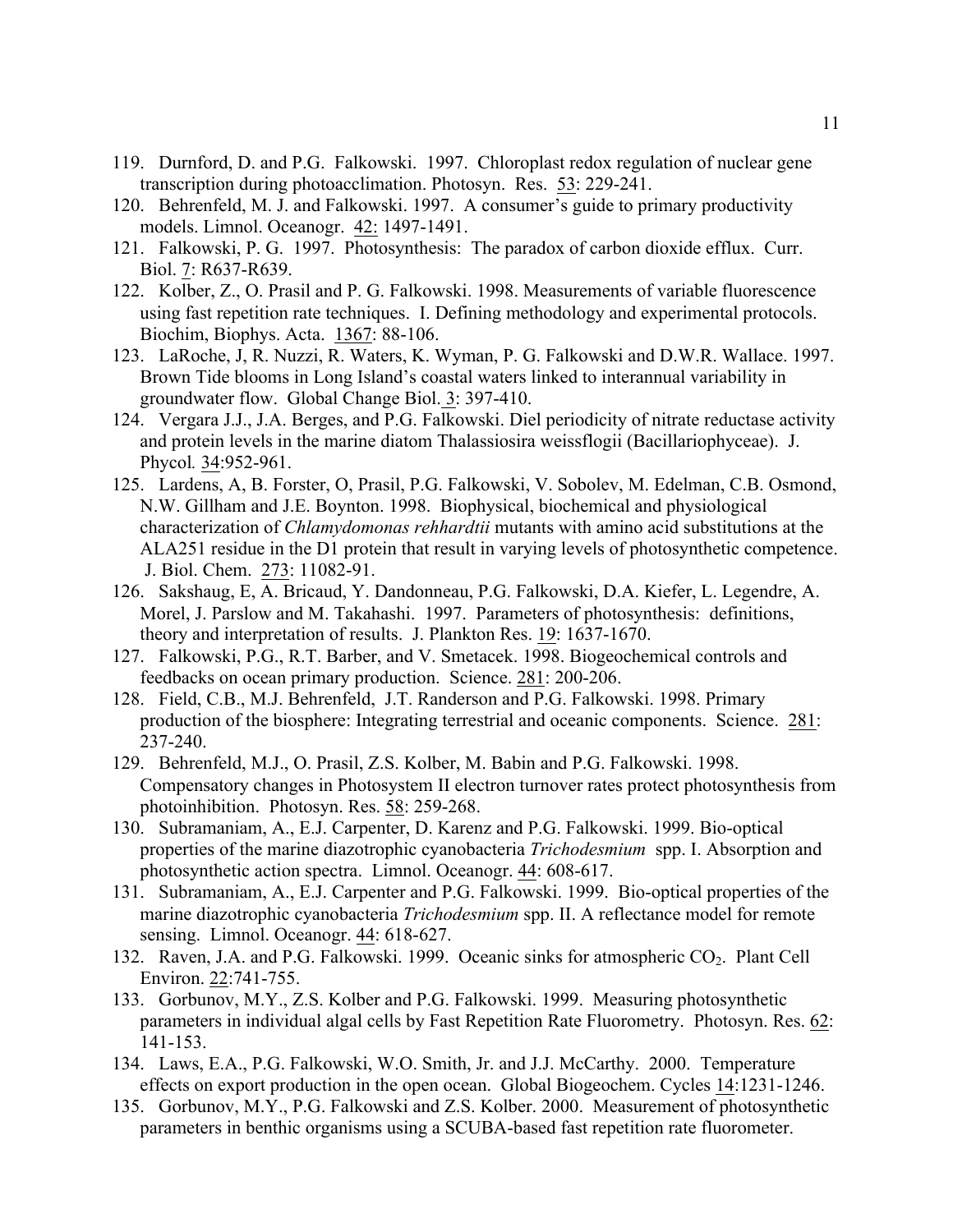Limnol. Oceanogr. 45: 242-245.

- 136. Kolber, Z.S., C. van Dover, R.A. Niederman, and P.G. Falkowski. 2000. Bacterial photosynthesis in surface waters of the open ocean. Nature 407: 177-179.
- 137. Falkowski, P.G. 2000. Rationalizing elemental ratios in unicellular algae. J. Phycol. 36: 3-6.
- 138. Falkowski, P.G.et al. 2000. The global carbon cycle: a test of our knowledge of the Earth as a system. Science 290: 291-294.
- 139. Gao, Y., Y. Kaufman, D. Tanre, D. Kolber and P.G. Falkowski. 2001. Seasonal distributions of atmospheric iron fluxes to the global ocean. Geophys. Res. Lett. 28: 29-34.
- 140. Campbell, J. and others. 2002. Comparison of algorithms for estimating ocean primary production from surface chlorophyll, temperature and irradiance. Global Biogeochem. Cycles. 16: GB 001444.
- 141. Gorbunov, M.Y., Z.S. Kolber, M.P. Lesser, and P.G. Falkowski. 2001. Photosynthesis and photoprotection in symbiotic corals. Limnol. Oceanogr. 46:75-85.
- 142. Behrenfeld, M. and others. 2001. Biospheric primary production during an ENSO transition. Science 291: 2594-2597.
- 143. Berman- Frank, I., J. Cullen, Y. Hareli, R. Sherrell, and P. G. Falkowski. 2001. Iron availability, cellular iron quotas, and nitrogen fixation in *Trichodesmium.* Limnol Oceanogr. 46:1249-1260.
- 144. Kolber, Z.S., F.G. Plumley, A.S. Lang, J.T. Beatty, R.E. Blankenship, C.L. VanDover, C. Vetriani, M. Koblizek, C. Rathgeber, and P.G. Falkowski. 2001. Contribution of Aerobic Photoheterotrophic Bacteria to the Carbon Cycle in the Ocean. Science 292: 2492-2495.
- 145. Falkowski, P.G. and Y. Rosenthal. 2001. Biological diversity and resource plunder in the geological record: Casual correlations or causal relationships? Proc. Nat. Acad. Sci. USA 98: 4290-4292.
- 146. Segovia, M., L. Haramaty, Y. Chen, T. Shi, J. A. Berges and P.G. Falkowski. 2003. Cell death in the unicellular chlorophyte *Dunaliella tertiolecta*. A hypothesis on the evolution of apoptosis in higher plants and metazoans. Plant Physiol. 132: 99-105.
- 147. Gorbunov, M.Y. and P.G. Falkowski. 2002. Photoreceptors in cnidarian hosts allow symbiotic corals to sense the light of the blue moon. Limnol. Oceanogr. 47: 309-315.
- 148. Doney, S.C., J.A. Kleypas, J.L. Sarmiento and P.G. Falkowski. 2002. The U.S. JGOFS Synthesis and Modeling Project, an Introduction. Deep-Sea Res. II 49:1-20.
- 149. Stoll, H.M., Y. Rosenthal, and P. G. Falkowski. 2001. Climate proxies from Sr/Ca of coccolith calcite: Calibrations from continuous culture of *Emiliania huxleyi*. Geochim. Cosmochim. Acta. 66:927-936.
- 150. Chisholm, S.W, P.G. Falkowski and J. Cullen. 2002. Is Ocean Fertilization Credible and Creditable? Science 296: 467-468.
- 151. Cullen, J.T., Y. Rosenthal and P.G. Falkowski. 2001. The effect of anthropogenic CO<sub>2</sub> on the carbon isotope composition of marine phytoplankton. Limnol. Oceanogr. 46: 996-998.
- 152. Mazel, C.H., M.P. Lesser, T.M. Barry, J.H. Farrell, M.Y. Gorbunov, K.D. Wyman and P.G. Falkowski. 2002. Green fluorescent proteins in Caribbean corals. Limnol. Oceanogr. 48: 402-411.
- 153. Berman-Frank, I., P. Lundgren, Y-B Chen, H. Küpper, Z.Kolber, B. Bergman and P.G. Falkowski. 2001. Segregation of nitrogen fixation and oxygenic photosynthesis in the marine cyanobacterium *Trichodesmium*. Science 294: 1534-1537.
- 154. Berman-Frank, I. and P.G. Falkowski. 2002. Evolution of nitrogen fixation. Science. 295: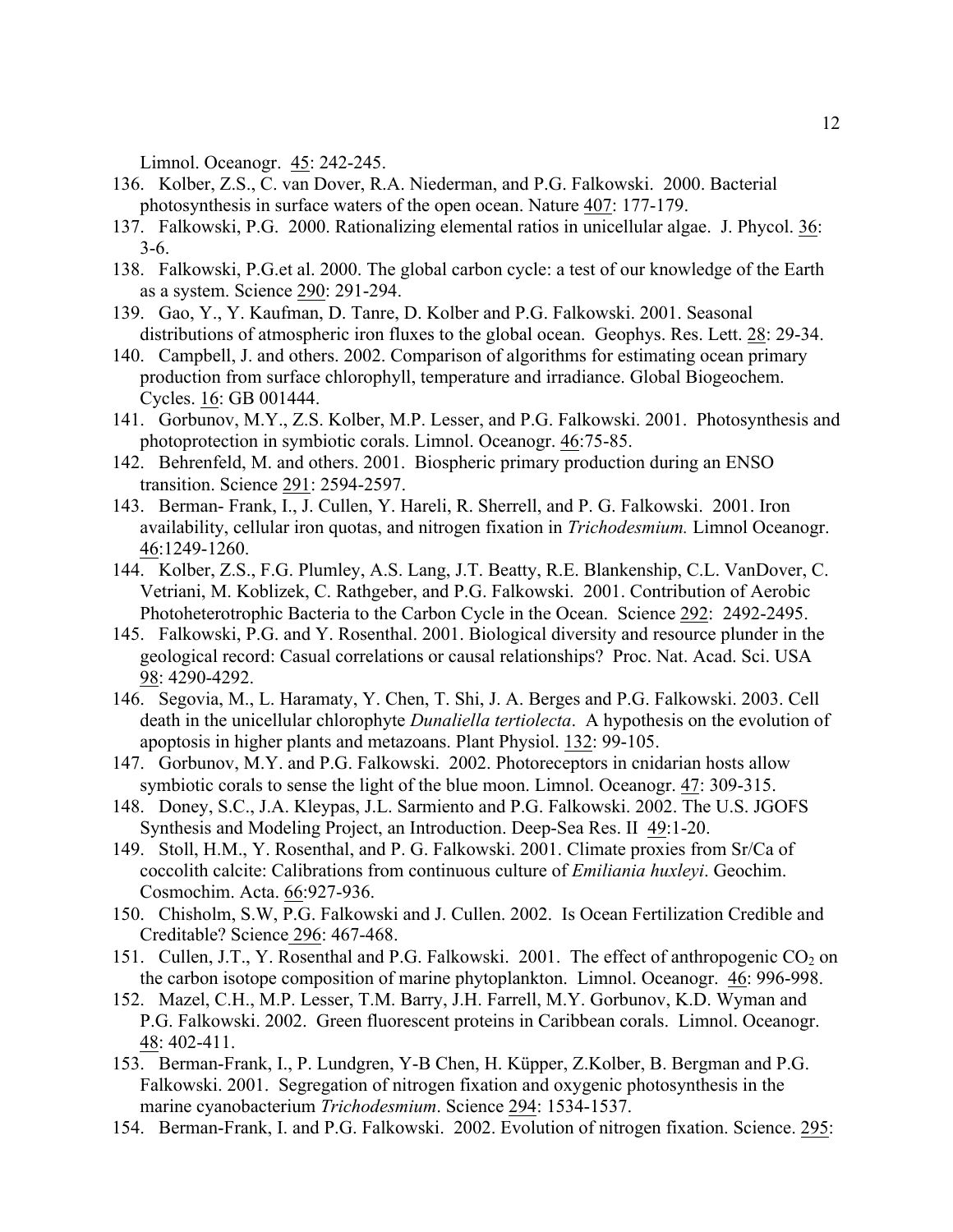798-799.

- 155. Grzebyk, D., O. Schofield, C. Vetriani, and P.G. Falkowski. 2002. The Mesozoic radiation of eucaryotic algae: The portable plastid hypothesis. J. Phycol. 39:259-267.
- 156. Grzymski, Joe, O.M. Schofield, P.G. Falkowski, and J.M. Bernhard. 2002. The function of plastids in the deep-sea benthic foraminifer, *Nonionella stella.* Limnol. Oceanogr. 47: 1569- 1580.
- 157. Iglesias-Rodriguez, M.D., C. W. Brown, S.C. Doney, J. Kleypas, D. Kolber, Z. Kolber, P.K. Hayes, and P. G. Falkowski. 2002. Representing key phytoplankton functional groups in ocean carbon cycle models: coccolithophorids. Global Biogeochemical Cycles 16: GB001454
- 158. Des Marais, D.J., Allamandola, L.J., Benner, S.A., Boss, A.P., Deamer, D., Falkowski, P.G., Farmer, J.D., Hedges, S.B., Jakosky, B.M., Knoll, A.H., Liskowsky, D.R., Meadows, V.S., Meyer, M.A., Pilcher, C.B., Nealson, K.H., Spormann, A.M., Trent, J.D., Turner, W.W., Woolf, N.J. & Yorke, H.W. (2003). The NASA Astrobiology Roadmap. Astrobiology, 3(2): 219-235.
- 159. Berman-Frank, I., P. Lundgren, and P.G. Falkowski. 2003. Nitrogen fixation and photosynthetic oxygen evolution in cyanobacteria. Res. Microbiol. 154:157-164.
- 160. Quigg, A., T-Y. Ho, Z.V. Finkel, A.J. Irwin, J.R. Reinfelder, O. Schofield, F.M.M. Morel and P.G. Falkowski. 2003. The evolutionary inheritance of elemental stoichiometry in marine phytoplankton. Nature 425, 291 - 294.
- 161. Ho, T-Y, A. Quigg, Z.V. Finkle, A.J. Milligan, K. Wyman, P.G. Falkowski, and F.M.M. Morel. 2003. On the elemental composition of some marine phytoplankton. J. Phycol. 39: 1145-1159.
- 162. Koblizek, M, Z. Kolber, and P. G. Falkowski. 2003. The isolation and characterization of *Erythrobacter* sp. strains from the upper ocean. Arch. Microbiol. 180: 327-338
- 163. Sun, Y., E. Castner, and P.G. Falkowski. 2004. Biophysical characterization of natural and mutant fluorescent proteins cloned from zooxanthellate corals. FEBS Lett. 540: 175-183
- 164. Chen, Y-B, D. Durnford, M. Koblizek, and P. G. Falkowski. 2004. Plastid regulation of Lhcb1 transcription in the chlorophyte alga, *Dunaliella tertiolecta*. Plant Physiol. 136: 3737- 3750.
- 165. Berman-Frank, I., K. Bidle, L. Haramaty, P.G. Falkowski. 2004. The demise of the marine cyanobacterium, *Trichodesmium* sp., via a programmed cell death pathway. Limnol. Oceanogr. 49: 997-1005.
- 166. Tozzi, S., O. Schofield, and P. G. Falkowski. 2004. Historical climate change and ocean turbulence as selective agents for two key phytoplankton functional groups. Mar. Ecol Progr, Ser. 274: 123-134.
- 167. Katz, M.E., J.D. Wright, K.G. Miller, B.S. Cramer, K. Fennel and P.G. Falkowski. 2004. Biological overprint of the geological carbon cycle. Mar. Geol. 217: 323-338.
- 168. Coale, K.H. et al. 2004. Southern ocean iron enrichment experiment: carbon cycling in high- and low-Si waters. Science 304: 408-412.
- 169. Tchernov, D. M. Gorbunov, C. de Vargas, S. Narawan Yadav, A. J. Milligan, M. Haggblom and P.G. Falkowski. (2004) Membrane lipids of symbiotic algae are diagnostic of sensitivity to thermal bleaching in corals. Proc. Nat. Acad. Sci. 101: 13531-13535.
- 170. Bidle, K.D. and P.G. Falkowski (2004) Cell death in planktonic photosynthetic organisms. Nature Rev. Microbiol. 2: 643-655.
- 171. Falkowski, P.G., M.E. Katz, A.H. Knoll, A. Quigg, J.A. Raven, O. Schofield, F.J.R.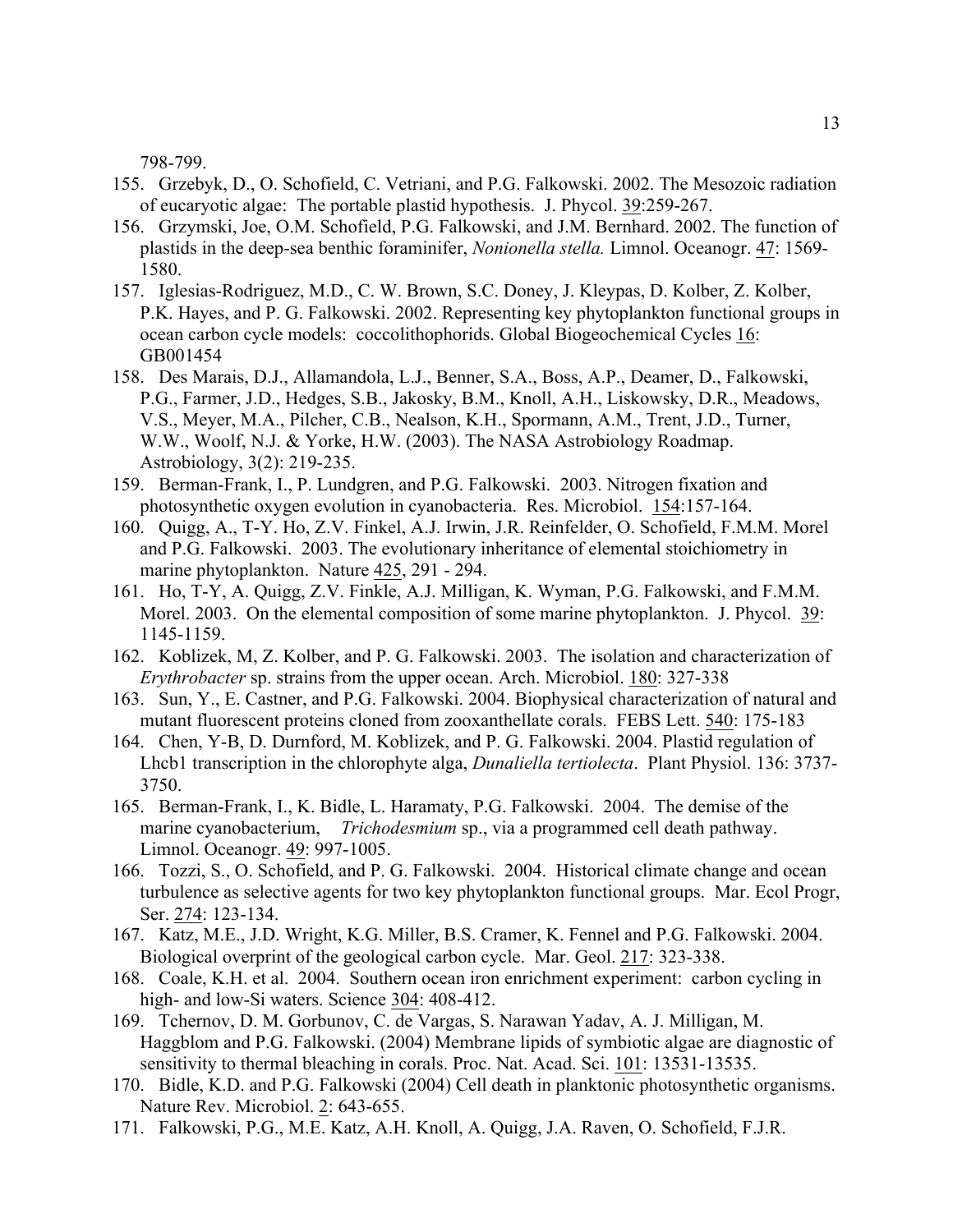Taylor. 2004. The evolution of modern eukaryotic phytoplankton. Science 305: 354-360.

- 172. Wolfe-Simon, F., D. Grzebyk, O. Schofield and P.G. Falkowski. 2005. The role and evolution of superoxide dismutases in algae. J. Phycol. 41: 453-465.
- 173. Shi, T., T. S. Bibby, L. Jiang, A. Irwin and P. G. Falkowski. 2005. Protein interactions limit the rate of evolution of photosynthetic genes in cyanobacteria. Mol. Biol. Evol. 22: 2179-2189.
- 174. Giordano, M., Y.-B. Chen, M. Koblizek, and P.G. Falkowski (2005). Regulation of nitrate reductase in *Chlamydomonas reinhardtii* by the redox state of the plastoquinone pool. Eur. J. Phycol. 40: 345-352.
- 175. Katz, M.E., Z.V. Finkel, D. Grzebyk, A.H. Knoll and P.G. Falkowski. 2004. Evolutionary trajectories and biogeochemical impacts of marine eukaryotic phytoplankton. Ann. Rev. Ecol. Evol. Syst. 35: 523-556.
- 176. Finkel, Z.V., M.E. Katz, J.D. Wright, O.M.E. Schofield and P.G. Falkowski. 2005. Climatically driven macroevolutionary patterns in the size of marine diatoms in the Cenozoic. Proc. Nat. Acad. Sci. USA. 102: 8927-8932.
- 177. Reuer, M.K., B.B. Barnett, M.L. Bender, P.G. Falkowski and M.B. Hendricks. New estimates of Southern Ocean biological production rates from  $O_2/Ar$  Ratios and the triple isotope composition of  $O<sub>2</sub>$ . Global Biogeochem Cycles. Deep-Sea Res. I. 54: 951-974.
- 178. Jiang, L., O.M.E Schofield and P.G. Falkowski. 2005. Adaptive evolution of phytoplankton cell size. Am. Nat. 166: 496-505.
- 179. Falkowski, P.G., M.E. Katz, A.J. Milligan, K. Fennel, B.S. Cramer, M.P. Aubry, R.A. Berner, M.J. Novacek and W.M. Zapole. 2005. The rise of oxygen over the past 205 million years and the evolution of large placental mammals. Science 309: 2202-2204.
- 180. Fennel, K., M. Follows and P.G. Falkowski. 2005. The co-evolution of the nitrogen, carbon and oxygen cycles in the Proterozoic ocean. Am. J. Sci. 305: 526-545.
- 181. van de Schootbrugge B., Bailey, T., Rosenthal, Y., Katz, M.E., Wright, J.D., Feist-Burkhardt, S. Miller, K.G. and Falkowki, P.G., 2005. Early Jurassic climate change and the radiation of organic-walled phytoplankton in the Tethys Ocean. Paleobiology 31: 73-97.
- 182. Koblizek, M., P.G. Falkowski, and Z.S. Kolber. (2006) Diversity and distribution of photosynthetic bacteria in the Black Sea. Deep-Sea Res. II 53 1934-1944.
- 183. Behrenfeld, M, R. O'Malley, D.A. Siegel, C.R. McClain, J.L. Sarmiento, G.C. Feldman, A.J. Milligan, P.G. Falkowski, R.M. Letelier, E.S. Boss. 2006. Climate-driven trends in contemporary ocean productivity. Nature 444: 752-755.
- 184. Ananayev, G., Z.S. Kolber, D. Klimov, P.G. Falkowski, J.A. Berry, U. Rascher, R. Martin, B. Osmond. 2005. Remote sensing of heterogeneity in photosynthetic efficiency, electron transport and dissipation of excess light in *Populus deltoids* stands under ambient and elevated  $CO<sub>2</sub>$  concentrations, and in a tropical forest canopy, using a new laser-induced fluorescence transient device. Global Change Biology 11: 1195-1206.
- 185. Irwin, A.J., Z.V. Finkel, O.M.E. Schofield, P.G. Falkowski. 2006. Scaling-up from nutrient physiology to the size-structure of phytoplankton communities. J. Plankton Res. 28: 459-471.
- 186. Litchman, E., C.A. Klausmeier, J.R. Miller, O.M. Schofield, P.G. Falkowski. 2006. Multinutrient, multi-group model of present and future oceanic phytoplankton communities. Biogeosciences. 3: 585-606.
- 187. Finkel, Z. V., Quigg, A. S., Raven, J. A., Reinfelder, J. R., Schofield , O ., Falkowski P. G. 2006. Irradiance and the elemental stoichiometry of marine phytoplankton. Limnology and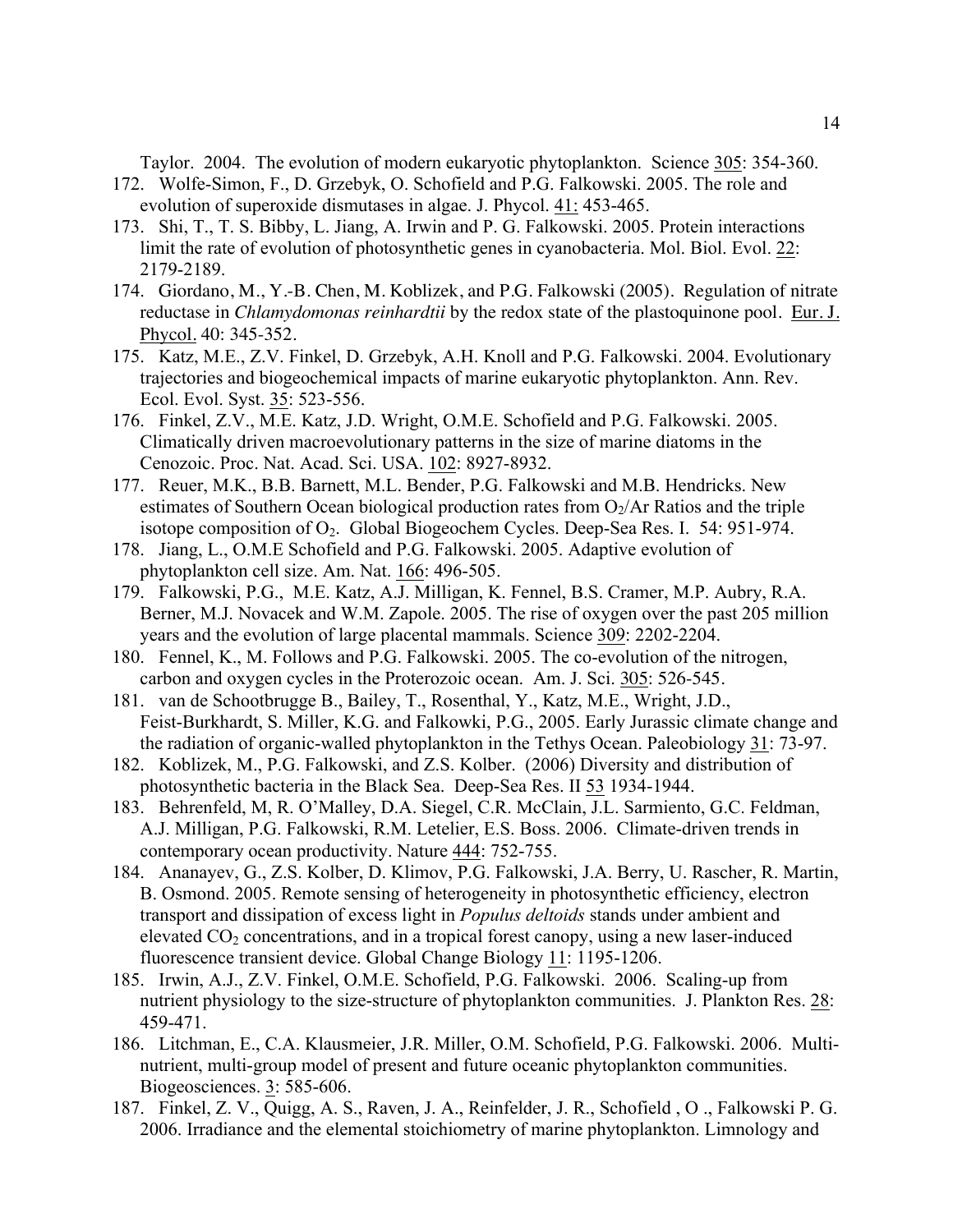Oceanography. 51: 2690-2701.

- 188. Wolfe-Simon, F., Starovoyotov, V., Reinfelder, J., Schofield, O., P. Falkowski. 2006. Localization and role of manganese superoxide dismutase in a marine diatom. Plant Physiol. 142: 1701-1709.
- 189. Bidle, K.D., L. Haramaty, J. Barcelos e Ramos, P. Falkowski. 2006. Viral activation and recruitment of metacaspases in the unicellular coccolithophore, *Emiliania huxleyi*. PNAS 104: 6049-6054.
- 190. Hood, R,R, E. Lawson, R.A. Armstrong, N.R. Bates, C.W. Browne, CA. Carlson, F. Chaig, S.C. Doney, P.G. Falkowski, R.A. Feely, M.A.M. Friedrichs, M.R. Landry, J.K. Moore, D.M. Nelson, T.L. Richardson, B. Salihoglu, M.Schartau, D.A. Toole, J.D. Wiggert. 2006. Pelagic functional group modeling: progress, challenges and prospects. Deep-Sea Research II: 53: 459-512.
- 191. Milligan, A.J., I. Berman-Frank, G.C. Dismukes, P.G. Falkowski. 2007. Light-dependent oxygen consumption in nitrogen-fixing cyanobacteria plays a key role in nitrogenase protection. J. Phycol. 43: 845-852.
- 192. McGillicuddy, Jr. D.J., L.A. Anderson, N.R. Bates, T. Bibby, K.O. Buessler, C. Carlson, C. Davis, C. Ewart, P.G. Falkowski, S.A. Goldthwait, D.A. Hansell, W.J. Jenkins, R. Johnson, V.K. Kosnyrev, J.R. Ledwell, Q.P. Li, D.A. Siegel, D.K. Steinberg. 2007. Eddywind interactions stimulate extraordinary mid-ocean plankton blooms. Science 316: 1021- 1026.
- 193. Finkel, Z.V., A.S. Quigg, R.K. Chiampi, O.E. Schofield, P.G. Falkowski. 2007. Phylogenetic diversity in cadmium : phosphorus ratio regulation by marine phytoplankton. Limnol. Oceanogr. 52: 1131-1138.
- 194. Oliver, M.J., Petrov, D., Ackerly, D., Falkowski, P. Schofield, O.M. (2007) The mode and tempo of genome size evolution in eukaryotes. Genome Res. 17: 594-601.
- 195. Polívka, T., Pšenčík, J., Kroh, P., Engst, D., Komenda, J., Prášil, O., Falkowski, P.G., Hála, J. (2006) Hole-burning study of energy transfer in antenna proteins of *Dunaliella tertiolecta* affectd by iron limitation. Molecular Crystals and Liquid Crystals Science and Technology Section A Molecular Crystals and Liquid Crystals 291: 111-117.
- 196. van de Schootbrugge, B., F. Tremolada, Y. Rosenthal, T,R, Bailey, S. Feist-Burkhardt, H. Brinkhuis, J. Pross, D.V. Kent, P.G. Falkowski. 2007. End-Triassic calcification crisis and blooms of organic-walled 'disaster species'. Palaeogeography, Palaeoclimatology, Palaeoecology 244: 126-141.
- 197. Shi, T. Sun, Y., Falkowski, P.G. 2007. Effects of iron limitation on the expression of metabolic genes in the marine cyanobacterium *Trichodesmium erythraeum* IMS101. Env. Microbiol. 9: 2945–2956.
- 198. Falkowski, P.G. and Oliver, M.J. 2007. Mix and match: how climate selects phytoplankton. Nature Reviews Microbiol. 5: 813-819.
- 199. Reuer, M.K., Barnett, B.A., Bender, M.L., Falkowski, P.G., Hendricks, M.B. (2007) New estimates of Southern Ocean biological production rates from  $0<sub>2</sub>/Ar$  ratios and the triple isotope compositon of  $0_2$ . Deep-Sea Res. I. 54: 951-974.
- 200. Andrianasolo, E., Haramaty, L., Degenhardt, K., Mathew, R., White, E. Lutz, R., Falkowski, P. (2007) Induction of apoptosis by diterpenes from the soft coral, *Xenia elongata*. J. Nat. Prod. 70: 1551-1557.
- 201. Litchman, E., C.A. Klausmeier, O.E.M. Schofield, P.G. Falkowski. (2007) The role of functional traits and trade-offs in structuring phytoplankton communities: scaling from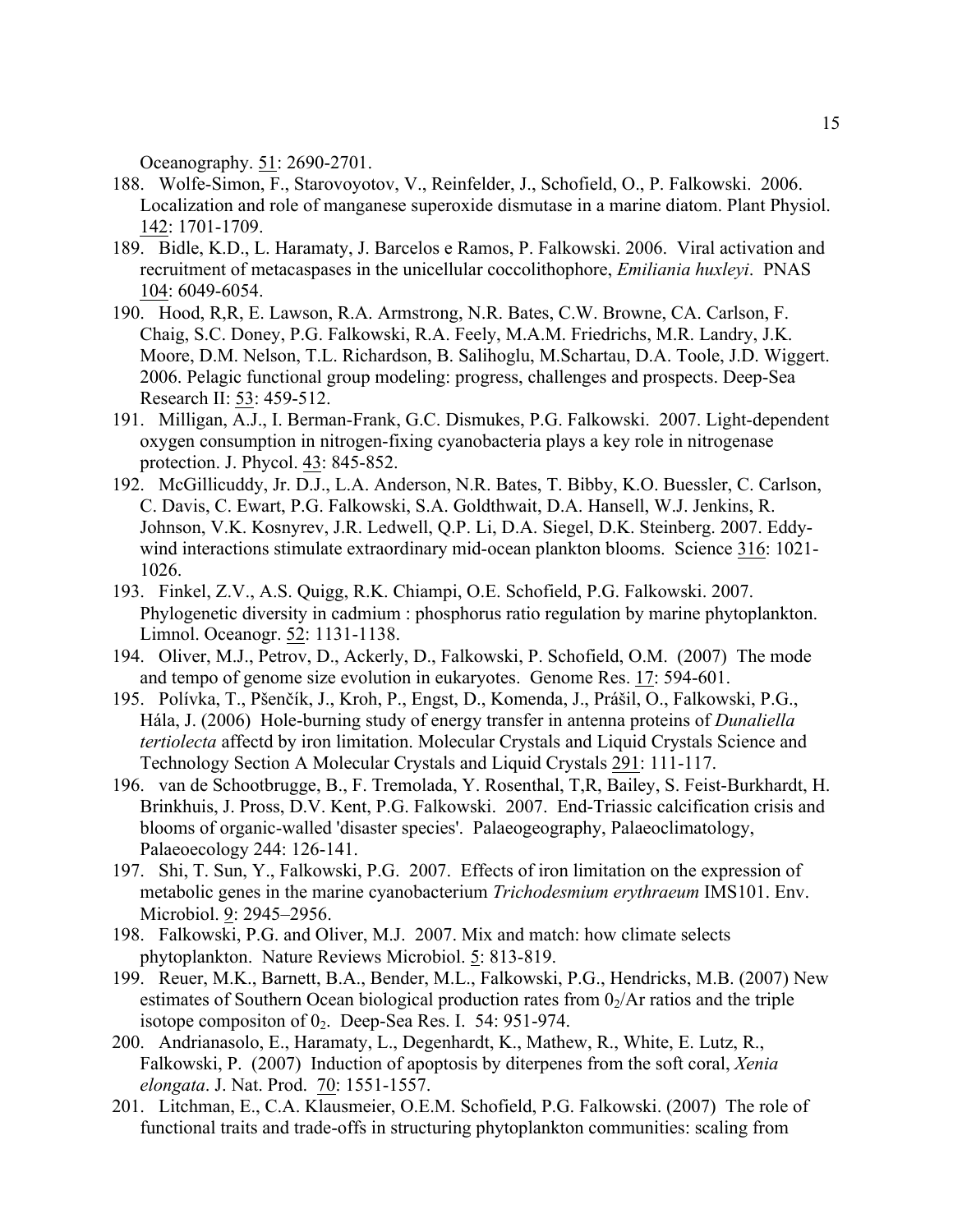cellular to ecosystem level. Ecology Letters. 10:1170-1181.

- 202. Lee, S., K.D. Bidle, D.R. Marchant, P.G. Falkowski. 2007. Fossil genes and microbes entombed in the oldest ice on earth. PNAS 104: 13455-13460.
- 203. Finkel, Z., J. Sebbo, S. Feist-Burkhardt, A.J. Irwin, M.E. Katz, O.M.E. Schofield, J.R. Young, P.G. Falkowski. 2007. A universal driver of macroevolutionary change in the size of marine phytoplankton over the Cenozoic. PNAS 104: 20416-20420.
- 204. Helman, Y., F. Natale, R.M. Sherrell, M. LaVigne, V. Starovoytov, M.Y. Gorbunov, P.G. Falkowski. 2008. Extracellular matrix production and calcium carbonate precipitation by coral cells *in vitro*. PNAS 105: 54-58.
- 205. Quan, T. M., B. van de Schootbrugge, M. P. Field, Y. Rosenthal, and P.G. Falkowski. 2008. Nitrogen isotope and trace metal analyses from the Mingolsheim core (Germany): Evidence for redox variations across the Triassic-Jurassic boundary. Global Biogeochem. Cycles 22 GB2014, doi:10.1029/2007GB002981.
- 206. Shi, T. and P.G. Falkowski. 2008. Genome evolution in cyanobacteria: the stable core and the variable shell. PNAS 105: 2510-2515.
- 207. Vardi, A., Bidle, K., Kwityn, C., Hirsh, D. J., Thompson, S. M., Callow, J. A., Falkowski, P., Bowler, C. 2008. A diatom gene regulating Nitric-Oxide signaling and susceptibility to diatom-derived aldehydes. Current Biology 18: 1-5, doi 10.1016/j.cub.2008.05.037.
- 208. Falkowski, P. G., Godfrey, L. 2008. Electrons, life and the evolution of Earth's oxygen cycle. Philosophical Transactions of the Royal Society 363: 2705–2716, doi:10.1098/rstb.2008.0054
- 209. Bibby, T.S., M.Y. Gorbunov, K.W. Wyman, P.G. Falkowski. 2008. Photosynthetic community responses to upwelling mesoscale eddies in the subtropical north Atlantic and Pacific Oceans. Deep Sea Research Part II: Topical Studies in Oceanography 55: 1310-1320.
- 210. Falkowski, P. G., Fenchel, T., Delong, E. F. 2008. The microbial engines that drive Earth's biogeochemical cycles. Science 320: 1034-1039.
- 211. Andrianasolo, E. H.; Haramaty, L.; Vardi, A.; White, E.; Lutz, R.; Falkowski, P. 2008. Apoptosis-inducing galactolipids from a cultured marine diatom, *Phaeodactylum tricornutum*. J. Nat. Prod. ASAP Article. doi: 10.1021/np800124k
- 212. Falkowski, P.G., Isozaki, I. 2008. The story of  $O_2$ . Science 322: 540-542.
- 213. Vardi, A., Thamatrakoln, K., Bidle, K.D., Falkowski, P.G. 2008. Diatom genomes come of age. Genome Biology 9:245, doi:10.1186/gb-2008-9-12-245
- 214. Quan, T.M., Falkowski, P.G. 2009. Redox control of N:P ratios in aquatic ecosystems. Geobiology, Geobiology 7: 124–139, doi: 10.1111/j.1472-4669.2008.00182.x
- 215. Cermeño, P., Dutkiewicz, S., Harris, R.P., Follows, M., Schofield, O., Falkowski, P.G. 2008. The role of nutricline depth in regulating the ocean carbon cycle. PNAS 105: 20344- 20349, doi:10.1073/pnas.0811302106
- 216. Johnson, M. D., Volker, J. V., Moellera, H. V., Lawsc, E., Breslauer, J., Falkowski, P. G. 2009. Universal constant for heat production in protists. Proceedings of National Academy of Sciences. www.pnas.org/cgi/doi/10.1073/pnas.0902005106
- 217. Andrianasolo, E.H., Haramaty, L., Rosario-Passapera, R., Bidle, K., White, E., Vetriani, C., Falkowski, P., Lutz, R. 2009. Ammonificins A and B, Hydroxyethylamine Chroman Derivatives from a Cultured Marine Hydrothermal Vent Bacterium, Thermovibrio ammonificans. J. Nat. Prod. 72: 1216–1219 DOI: 10.1021/np800726d
- 218. Cermeño P, Falkowski PG. 2009. Controls on diatom biogeography in the ocean. Science 325: 1539-1541.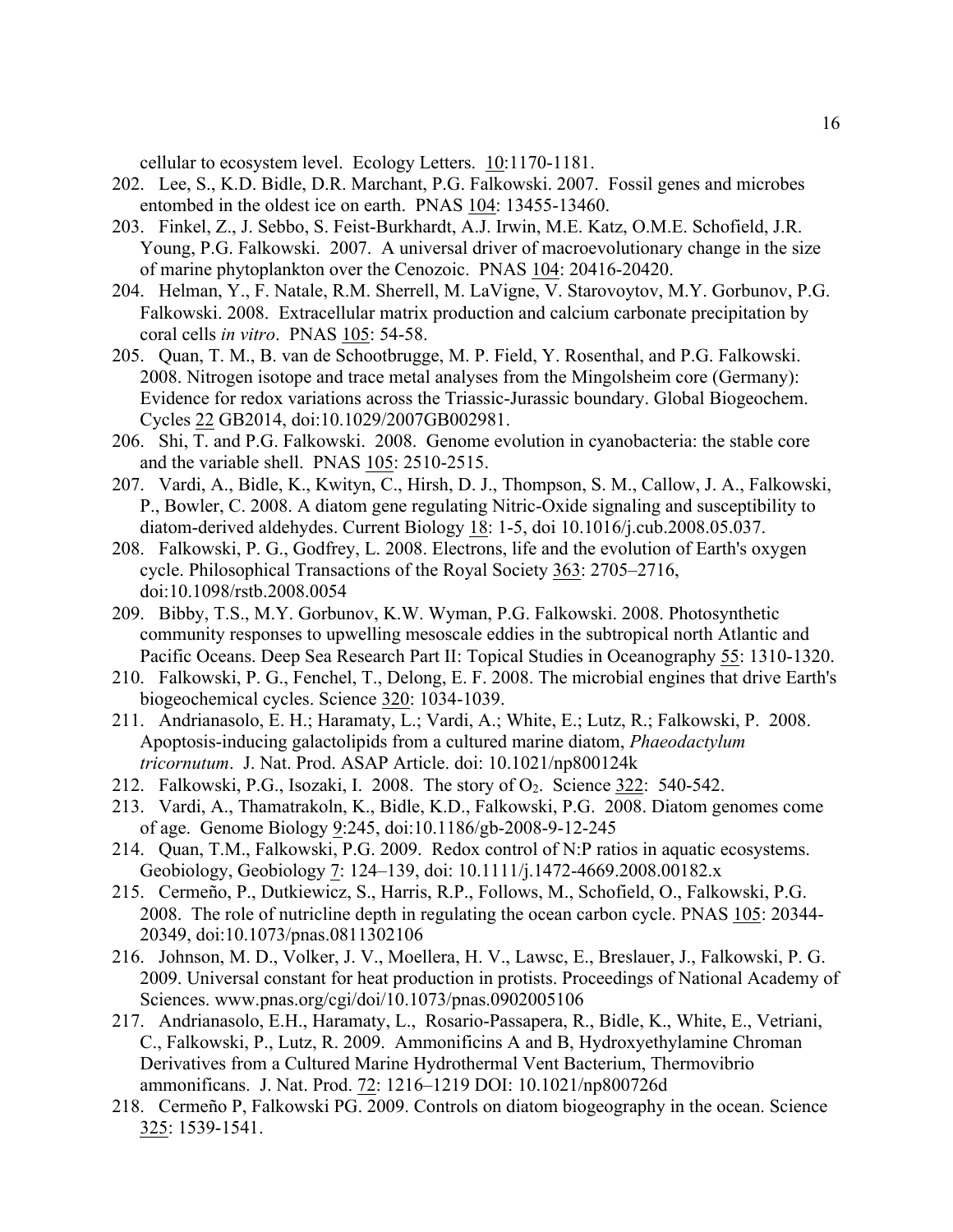- 219. Godfrey, LV, Falkowski, P.G. 2009. The cycling and redox state of nitrogen in the Archaean ocean. Nature Geosci. 2: 725-729.
- 220. van de Schootbrugge B, Quan TM, Lindstrom S, Falkowski PG, et al. 2009. Floral changes across the Triassic/Jurassic boundary linked to flood basalt volcanism. Nature Geosci. 2: 589-594.
- 221. Quan TM, Kashiyama Y, Ohkouchi N, Falkowski PG, et al. 2009. Using nitrogen cycle proxies to determine paleoenvironmental variables. Geochimica et Cosmochimica Acta 73: A1064.
- 222. Richier S, Kerros ME, de Vargas C, Falkowski PG, et al. 2009. Light-dependent transcriptional regulation of genes of biogeochemical interest in the diploid and haploid life cycle stages of *Emiliania huxleyi*. Applied and Environ. Microbiology 75: 3366-3369.
- 223. Quan, T.M. and P.G. Falkowski. 2009. Redox control of N:P ratios in aquatic ecosystems. Geobiology, 2009. **7**(2): p. 124-139.
- 224. Vittadello, M., Falkowski, P.G et al. 2010. Photoelectron generation by Photosystem II core complexes tethered to gold surfaces. Chemsuschem. 3(4): p. 471-475.
- 225. Cermeno, P., Falkowski, P.G et al. 2010. Phytoplankton biogeography and community stability in the ocean*.* Plos One. **5**(3).
- 226. Gleick, P.H., Falkowski, P.G et al. Climate Change and the Integrity of Science. Science. 328: p. 689-690.
- 227. Oliver, M.J., Falkowski, P.G et al. 2010. The mode and tempo of genome size evolution in eukaryotes (vol 33, pg 527, 1997)*.* Genome Research. 20(6): p. 874-874.
- 228. Canfield, D.E., A.N. Glazer, and P.G. Falkowski, 2010. The evolution and future of Earth's nitrogen cycle*.* Science. 330(6001): p. 192-196.
- 229. Falkowski, P.G. 2011. The biological and geological contingencies for the rise of oxygen on Earth Introduction*.* Photosynthesis Research. 107(1): p. 7-10
- 230. Tchernov, D., Falkowski, P.G et al. 2011.Apoptosis and the selective survival of host animals following thermal bleaching in zooxanthellate corals*.* Proceedings of the National Academy of Sciences of the United States of America. 108(24): p. 9905-9909.
- 231. Andrianasolo, E.H., Falkowski, P.G et al. 2011. Bathymodiolamides A and B, Ceramide Derivatives from a Deep-Sea Hydrothermal Vent Invertebrate Mussel, Bathymodiolus thermophilus*.* Journal of Natural Products. 74(4): p. 842-846.
- 232. Moeller, H.V., M.D. Johnson, and P.G. Falkowski. 2011. Photoacclimation in the phototrophic marine ciliate *Mesodinium rubrum* (ciliophora)*.* Journal of Phycology. 47(2): p. 324-332.
- 233. Whittaker, S., Falkowski, P.G et al. 2011. Quantification of nitrogenase in *Trichodesmium* IMS 101: implications for iron limitation of nitrogen fixation in the ocean*.* Environmental Microbiology Reports. 3(1): p. 54-58.
- 234. Cermeno, P., Falkowski, P.G et al. 2011. Competitive dynamics in two species of marine phytoplankton under non-equilibrium conditions*.* Marine Ecology-Progress Series. 429: p. 19-28.
- 235. Gorbunov, M.Y., Falkowski PG et al. 2011. A kinetic model of non-photochemical quenching in cyanobacteria*.* Biochimica et Biophysica Acta-Bioenergetics. 1807(12): p. 1591-1599.
- 236. Koblizek, M., Falkowski PG et al. 2011. Genome Sequence of the Marine Photoheterotrophic Bacterium *Erythrobacter* sp Strain NA*P1.* Journal of Bacteriology. 193(20): p. 5881-5882.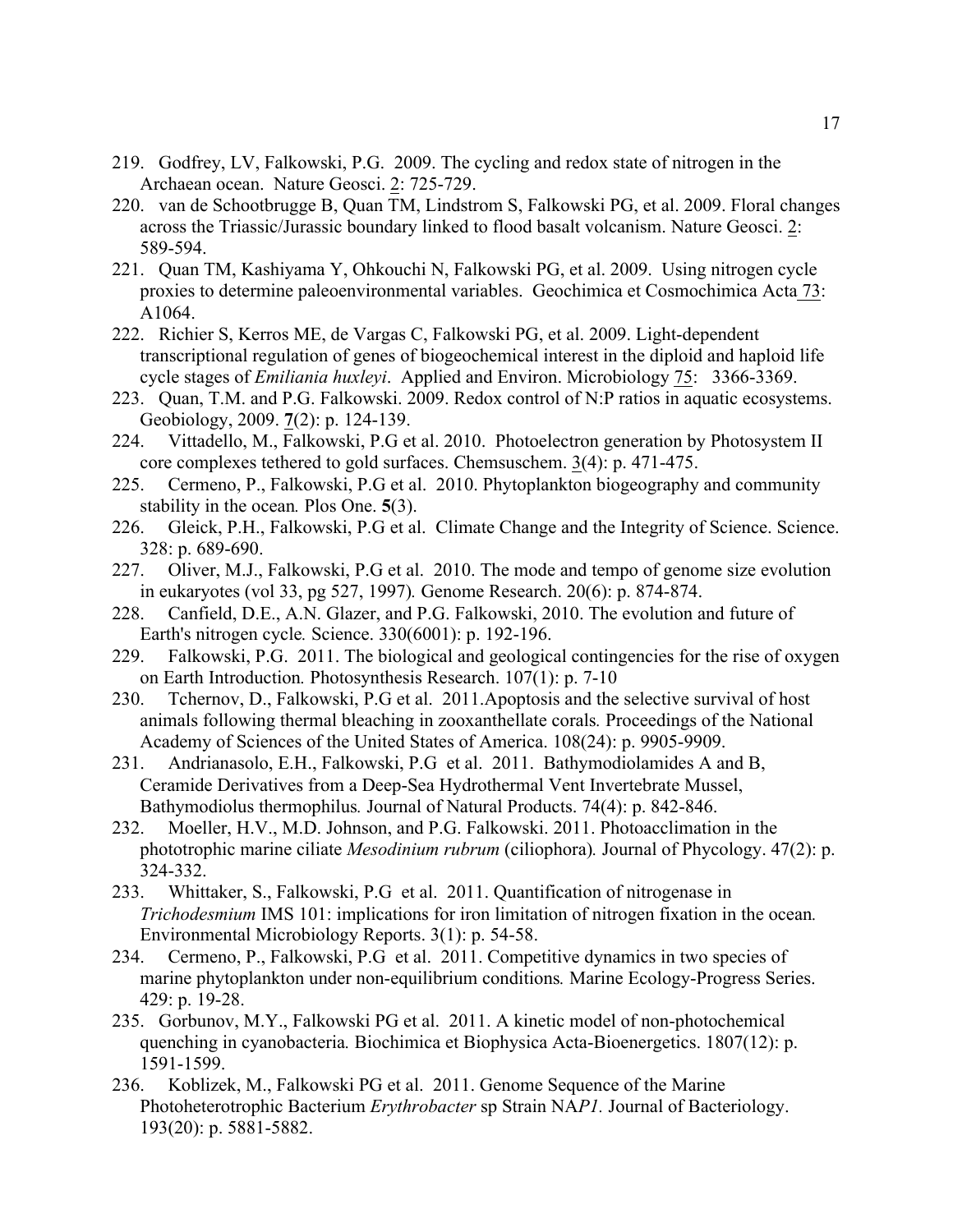- 237. Yan, C.Y., Falkowski PG et al. 2011. Photosynthetic energy storage efficiency in *Chlamydomonas reinhardtii*, based on microsecond photoacoustics*.* Photosynthesis Research. 108(2-3): p. 215-224.
- 238. Harel, A., P. Falkowski, et al. 2012. TrAnsFuSE refines the search for protein function: oxidoreductases. Integrative Biology 4(7): 765-777.
- 239. Falkowski, P. 2012. Ocean Science. The power of plankton. Nature 483(7387): S17-S20.
- 240. Kim, J. D., A. Rodriguez-Granillo, et al. 2012. Energetic selection of topology in ferredoxins. Plos Computational Biology 8(4).
- 241. Mass, T., J. L. Drake, et al. 2012. Aragonite Precipitation by "Proto-Polyps" in Coral Cell Cultures. PLoS One 7(4).
- 242. Burrows, E. H., N. B. Bennette, et al. 2012. Dynamics of lipid biosynthesis and redistribution in the marine diatom *Phaeodactylum tricornutum* under nitrate deprivation. Bioenergy Research **5**(4): 876-885.
- 243. Andrianasolo, E. H., L. Haramaty, et al. 2012. Ammonificins C and D, hydroxyethylamine chromene derivatives from a cultured marine hydrothermal vent bacterium, *Thermovibrio ammonificans*. Marine Drugs 10(10): 2300-2311. doi:10.3390/md10102300
- 244. Lutz, R. A., & Falkowski, P. G. 2012. A Dive to Challenger Deep. *Science, 336*(6079), 301-302. doi: DOI 10.1126/science.1222641
- 245. Thamatrakoln, K., Bailleul, B., Brown, C. M., Gorbunov, M. Y., Kustka, A. B., Frada, M., Bidle, K. D. 2013. Death-specific protein in a marine diatom regulates photosynthetic responses to iron and light availability. Proceedings of the National Academy of Sciences of the United States of America, 110(50), 20123-20128. doi: DOI 10.1073/pnas.1304727110
- 246. Kim, J. D., Senn, S., Harel, A., Jelen, B. I., & Falkowski, P. G. 2013. Discovering the electronic circuit diagram of life: structural relationships among transition metal binding sites in oxidoreductases. *Philosophical Transactions of the Royal Society B-Biological Sciences, 368*(1622). doi: Artn 20120257
- 247. Quan, T. M., Wright, J. D., & Falkowski, P. G. 2013. Co-variation of nitrogen isotopes and redox states through glacial-interglacial cycles in the Black Sea. Geochimica et Cosmochimica Acta, 112, 305-320. doi: DOI 10.1016/j.gca.2013.02.029
- 248. Mass, T., Drake, J. L., Haramaty, L., Kim, J. D., Zelzion, E., Bhattacharya, D., & Falkowski, P. G. 2013. Cloning and characterization of four novel coral acid-rich proteins that precipitate carbonates in vitro. *Current Biology*, *23*(12), 1126-1131.
- 249. Kim, J. D., Yee, N., Nanda, V., & Falkowski, P. G. 2013. Anoxic photochemical oxidation of siderite generates molecular hydrogen and iron oxides. *Proceedings of the National Academy of Sciences*, *110*(25), 10073-10077.
- 250. Drake, J. L., Mass, T., Haramaty, L., Zelzion, E., Bhattacharya, D., & Falkowski, P. G. 2013. Reply to Ramos-Silva et al.: Regarding coral skeletal proteome. *Proceedings of the National Academy of Sciences of the United States of America, 110*(24), E2147-E2148. doi: DOI 10.1073/pnas.1304591110
- 251. Drake, J. L., Mass, T., Haramaty, L., Zelzion, E., Bhattacharya, D., & Falkowski, P. G. 2013. Proteomic analysis of skeletal organic matrix from the stony coral *Stylophora pistillata Proceedings of the National Academy of Sciences of the United States of America, 110*(19), 7958-7958. doi: DOI 10.1073/pnas.1305081110
- 252. Frada, M. J., Burrows, E. H., Wyman, K. D., & Falkowski, P. G. 2013. Quantum requirements for growth and fatty acid biosynthesis in the marine diatom *Phaeodactylum*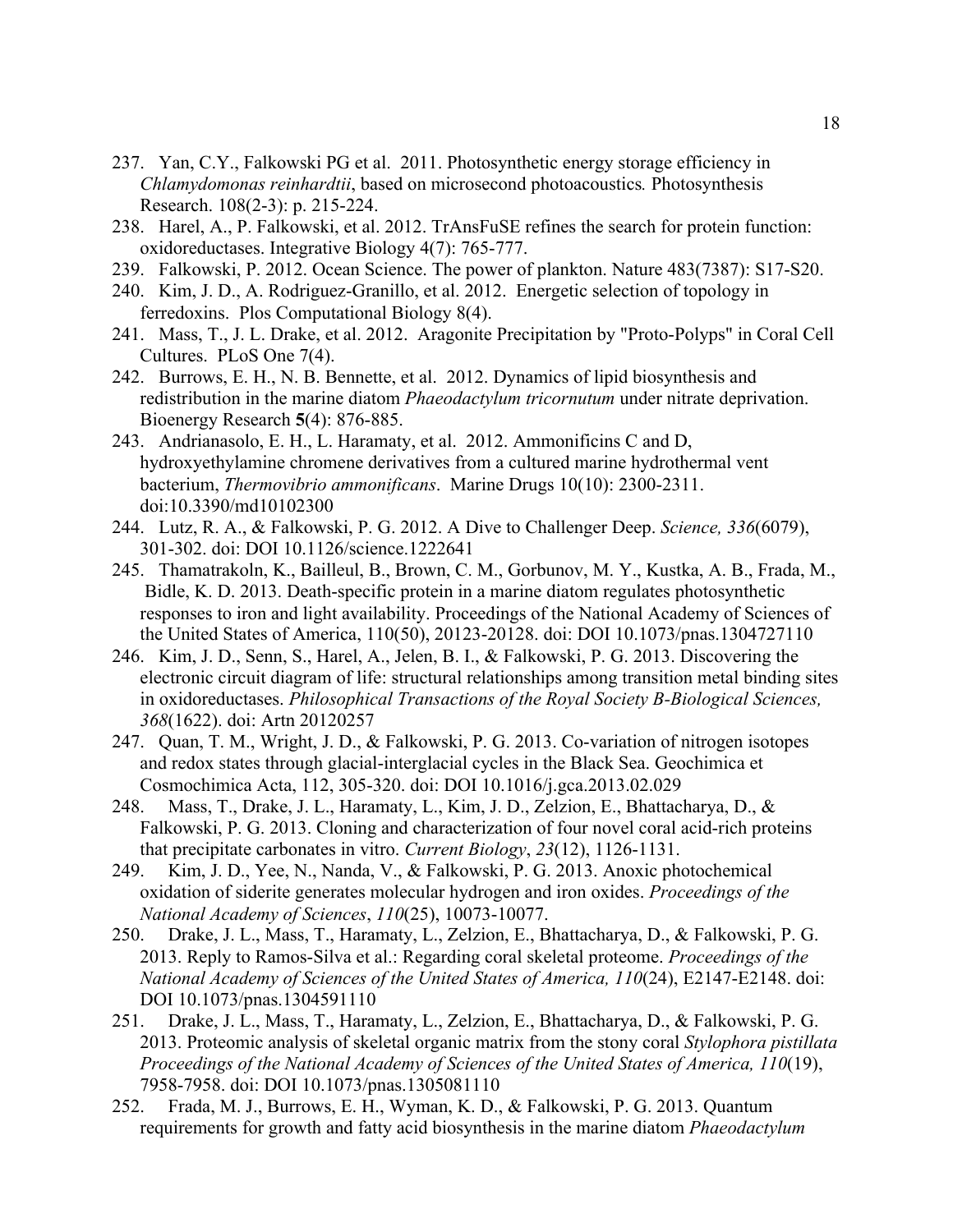*tricornutum* (Bacillariophyceae) in nitrogen replete and limited conditions. *Journal of Phycology, 49*(2), 381-388. doi: Doi 10.1111/Jpy.12046

- 253. Harrold Jr, J. W., Woronowicz, K., Lamptey, J. L., Awong, J., Baird, J., Moshar, A., ... & Niederman, R. A. 2013. Functional Interfacing of *Rhodospirillum rubrum* Chromatophores to a Conducting Support for Capture and Conversion of Solar Energy. *The Journal of Physical Chemistry B*, *117*(38), 11249-11259.
- 254. Guerra, L. T., Levitan, O., Frada, M. J., Sun, J. S., Falkowski, P. G., & Dismukes, G. C. 2013. Regulatory branch points affecting protein and lipid biosynthesis in the diatom Phaeodactylum tricornutum. *Biomass & Bioenergy, 59*, 306-315. doi: 10.1016/j.biombioe.2013.10.
- 255. Harel, A., Bromberg, Y., Falkowski, P. G., & Bhattacharya, D. 2014. Evolutionary history of redox metal-binding domains across the tree of life. *Proceedings of the National Academy of Sciences*, *111*(19), 7042-7047.
- 256. Levitan, O., Dinamarca, J., Hochman, G., & Falkowski, P. G. 2014. Diatoms: a fossil fuel of the future. *Trends in Biotechnology*, *32*(3), 117-124.
- 257. Mass, T., Drake, J. L., Peters, E. C., Jiang, W., & Falkowski, P. G. 2014. Immunolocalization of skeletal matrix proteins in tissue and mineral of the coral Stylophora pistillata. *Proceedings of the National Academy of Sciences*, 201408621.
- 258. Senn, S., Nanda, V., Falkowski, P., & Bromberg, Y. 2014. Function-based assessment of structural similarity measurements using metal co-factor orientation. *Proteins-Structure Function and Bioinformatics, 82*(4), 648-656. doi: 10.1002/prot.24442
- 259. Andrianasolo, E. H., Haramaty, L., White, E., Lutz, R., & Falkowski, P. 2014. Mode of action of diterpene and characterization of related metabolites from the soft coral, *Xenia elongata*. *Marine Drugs, 12*(2), 1102-1115. doi: 10.3390/md12021102
- 260. Drake, J. L., Mass, T., & Falkowski, P. G. 2014. The evolution and future of carbonate precipitation in marine invertebrates: Witnessing extinction or documenting resilience in the Anthropocene?. Elementa: Science of the Anthropocene, 2(1), 000026F
- 261. Cermeno, P., Falkowski, P. G., Romero, O. E., Schaller, M. F., & Vallina, S. M. 2015. Continental erosion and the Cenozoic rise of marine diatoms. Proc Natl Acad Sci U S A, 112(14), 4239-4244. doi: 10.1073/pnas.1412883112
- 262. Harel, A., Karkar, S., Cheng, S., Falkowski, P. G., & Bhattacharya, D. 2015. Deciphering Primordial Cyanobacterial Genome Functions from Protein Network Analysis. Current Biology, 25(5), 628-634. doi: 10.1016/j.cub.2014.12.061
- 263. Levitan, O., Dinamarca, J., Zelzion, E., Lun, D. S., Guerra, L. T., Kim, M. K., . . . Falkowski, P. G. 2015. Remodeling of intermediate metabolism in the diatom Phaeodactylum tricornutum under nitrogen stress. Proc Natl Acad Sci U S A, 112(2), 412- 417. doi: 10.1073/pnas.1419818112
- 264. Falkowski, P. G. 2015. From Light to Life. *Origins of Life and Evolution of Biospheres*, *45*(3), 347-350
- 265. Casey, J. R., Falkowski, P. G., & Karl, D. M. 2015. Substrate selection for heterotrophic bacterial growth in the sea. *Marine Chemistry*.
- 266. McNutt, M. K., Abdalati, W., Caldeira, K., Doney, S. C., Falkowski, P. G., Fetter, S., ... & Wilcox, J. 2015. Climate Intervention: Carbon Dioxide Removal and Reliable Sequestration.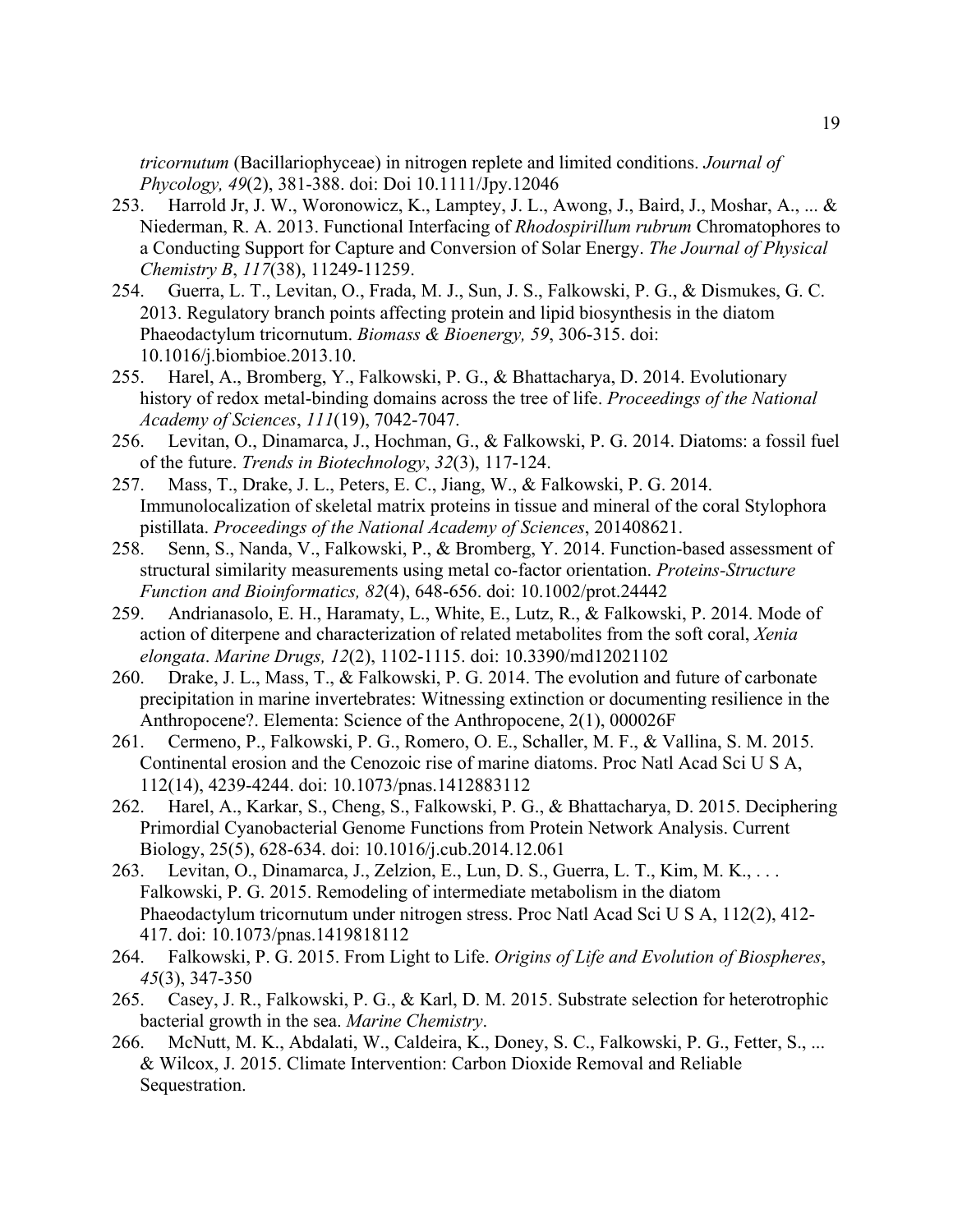#### **Additional Publications**

- 1. Falkowski, P.G. and S.O. Howe 1976. Preliminary report on the possible effects of the *Ceratium tripos* bloom in the New York Bight, March - July 1976. In *Anoxia on the `Middle Atlantic Shelf during the Summer of 1976*, J.H. Sharpe, ed., IDOE Tech. Rep.
- 2. Falkowski, P.G. 1978. Anion-activated adenosine triphosphatases. In *Handbook of Phycological Methods: Physiological and Biochemical Methods*, J.A. Hellebust and J.S. Cragie, eds., pp. 255-261, Cambridge University Press.
- 3. Falkowski, P.G. 1978. Nitrogen assimilation in lower plants. In *Nitrogen in the Environment*, Vol. 2, D.R. Nielsen and J.G. Macdonald, ed., pp. 143-155, Academic Press, New York.
- 4. T.C. Malone, W.E. Esaias, and P.G. Falkowski. 1980. The effects of *Ceratium tripos* blooms on oxygen depletion in the New York Bight. NOAA Professional Paper 11, pp. 193- 218.
- 5. Falkowski, P.G. 1980. Light-shade adaptation in marine phytoplankton. In *Primary Productivity in the Sea*, pp. 99-119, Plenum Press, New York.
- 6. Falkowski, P.G., Editor. 1980. *Primary Productivity in the Sea*. Plenum Press, New York, 522 pp.
- 7. Boynton, W.R., C.A. Hall, P.G. Falkowski, C.W. Keefe, and W.M. Kemp. 1983. Phytoplankton productivity in aquatic ecosystems. In *Encyclopedia Plant Physiol.*, Vol. II B, Plant Water Relationships, pp. 305-327, Springer-Verlag.
- 8. Falkowski, P.G. Enzymology of nitrogen assimilation. 1983. In *Nitrogen in the Marine Environment*, E.J. Carpenter and D. Capone, eds., pp. 839-868, Academic Press, New York.
- 9. Dubinsky, Z., P.G. Falkowski, and D. Scharf. 1985. Aspects of adaptation of hermatypic corals and their endosymbiotic zooxanthellae to light. In *Biology of the Red Sea*, J. Costlow, ed., AIBS.
- 10. Falkowski, P.G., P. Jokiel, and R. Kinzie. 1990. Irradiance and corals. In *Coral Reefs*, Vol. 7 in Ecosystems of the World, Z. Dubinsky, ed., pp. 89-107, Elsevier, Amsterdam.
- 11. Falkowski, P.G. 1988. Ocean productivity from space (News and Views). Nature 335: 205.
- 12. Falkowski, P.G., P. Jokiel, and R. Kinzie. 1990. Irradiance and corals. In *Coral Reefs*, Vol. 7 in Ecosystems of the World, Z. Dubinsky, ed., pp. 89-107, Elsevier, Amsterdam.
- 13. Falkowski, P.G. and L.M. Kirschner. 1990. Ocean biology and global climate. The World & I, pp. 284-291.
- 14. LaRoche, J. A. Mortain-Bertrand, J. Bennett, and P.G. Falkowski. 1990. Molecular regulation of LHC II apoproteins during phaotoadaptation in *Dunaliella tertiolecta*. Proc. VII Intern. Photosyn. Congr. 4: 357-360.
- 15. Falkowski, P.G. and Z. Kolber. 1990. Phytoplankton photosynthesis in the Atlantic Ocean as measured from a submersible pump and probe fluorometer *in situ*. In *Current Research in Photosynthesis IV*, M. Baltscheffsky, Editor, pp. 923-926, Kluwer, London.
- 16. Falkowski, P.G. and A. Woodhead (eds). 1992. *Primary Productivity and Biogeochemical Cycles in the Sea*. Plenum Press, New York. 550 pp.
- 17. Falkowski, P.G. 1992. A carbon budget for the northeast continental shelf ecosystem: Results of the Shelf Edge Exchange Process Studies. In *Food Chains, Yields, Models, and Management of Large Marine Ecosystems*, K. Sherman, L.M. Alexander, and B.D. Gold, Eds., pp. 35-48. Westview Press, Boulder, San Francisco, Oxford.
- 18. Falkowski, P.G., S. Demers, and L. Legendre. 1991. Concluding remarks: Promises and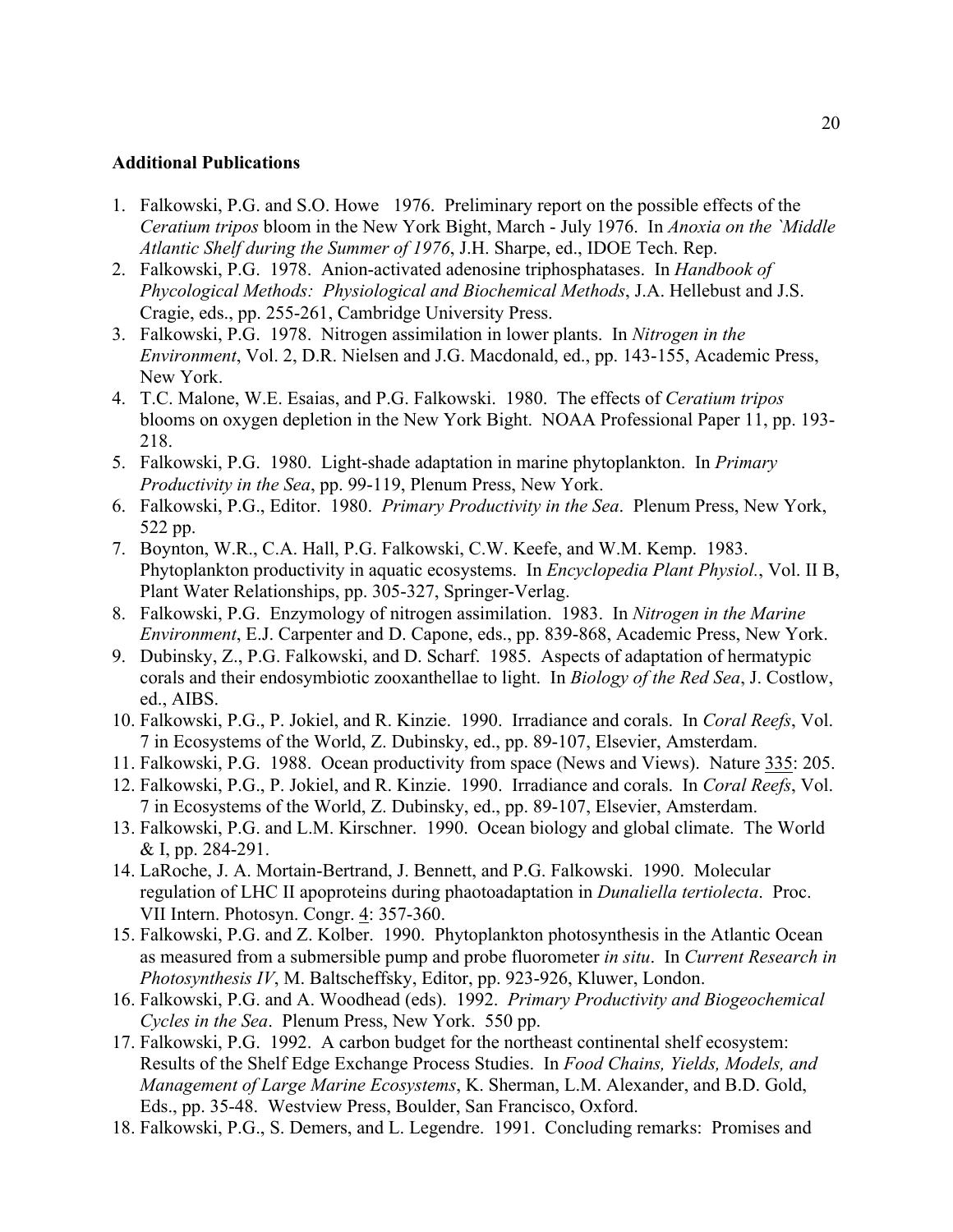limitations of individual cell and particle analysis. NATO ASI Series, Vol. G27, Particle Analysis in Oceanography, S. Demers, Editor, Springer-Verlag, Berlin, Heidelberg, pp. 405- 408.

- 19. Falkowski, P.G. 1992. Molecular ecology of phytoplankton photosynthesis. pp. 47-67 in *Primary Productivity and Biogeochemical Cycles in the Sea*, P. G. Falkowski and A.D. Woodhead, eds. Plenum Press, New York.
- 20. Falkowski, P.G. 1993. Phytoplankton photosynthesis in the ocean in relation to the global carbon cycle. *Proc. IXth Int. Photosynthesis Congress*, N. Murata, ed. Kluewer, Amsterdam.
- 21. Falkowski, P.G., R. Greene and Z. Kolber. 1994. Light utilization and photoinhibition of photosynthesis in marine phytoplankton. In. *Photoinhibition of Photosynthesis: From molecular mechanisms to the field.* N. R. Baker and J. R. Bowyer, eds. Bios Scientific, Oxford. pp 407-432.
- 22. Falkowski, P.G. 1995. Towards Understanding the Molecular Ecology of Phytoplankton Photosynthesis. In *Molecular Ecology of Aquatic Microbes*, NATO ASI Series, Ed. I. Joint, Springer-Verlag, Heidelberg, pp. 17-38.
- 23. Berges, J.A., D.O. Charlebois, D.C. Mauzerall, and P.G. Falkowski. 1996. Effects of nitrogen deprivation on photochemical efficiency in three species of microalgae: A comparison of fluorescence and photoacoustic techniques. In *Proc. Xth International Photosyn. Cong.,* P. Mathis, ed., Montpellier.
- 24. Falkowski, P.G., M. Behrenfeld, and Z. Kolber. 1996. Variations in photochemical energy conversion efficiency in oceanic phytoplankton: Scaling from reaction centers to the global ocean. In *Proc. Xth International Photosyn. Cong.*, P. Mathis, ed., Montpellier.
- 25. La Roche, J., F. Partensky, and P.G. Falkowski. 1996. The major light-harvesting chlorophyll-binding protein of *Prochlorococcus marinus* is similar to CP43', a chlorophyll protein induced by non-depletion in cyanobacteria. In *Proc. Xth International Photosyn. Cong.*, P. Mathis, ed., Montpellier.
- 26. Polivka, T., J. Psencik, P. Kroh, D. Engst, O. Prasil, P.G. Falkowski, and J. Hala. 1996. Hole-burning study of Fe-limited and Fe-repleted cells of *Dunaliella tertiolecta*. In *Proc. Xth International Photosyn. Cong.*, P. Mathis, ed., Montpellier.
- 27. Prasil, O., Z. Kolber, J.A. Berry, and P.G. Falkowski. 1996. Plastoquinone redox regulation and feedback on the donor side of Photosystem II *in vivo*. In *Proc. Xth International Photosyn. Cong.*, P. Mathis, ed., Montpellier.
- 28. Falkowski, P.G. and J. Raven. 1997. *Aquatic Photosynthesis*, Blackwell Scientific, Oxford (375pp).
- 29. Durnford, D., O. Prasil, J-M Escoubas and P. G. Falkowski. 1998. Assessing the potential for chloroplast redox regulation of nuclear gene expression. Method. Enzymol. 297: 220- 234.
- 30. Falkowski, P.G. 2001. Biogeochemical Cycles*. In* Encyclopedia of Biodiversity. Academic Press, New York. pp 437-453.
- 31. Chisholm, S.W., P.G. Falkowski, and J.J. Cullen. 2001. Dis-crediting ocean fertilization. Science 294: 309-310.
- 32. Dickey, T and PG Falkowski. 2002 Solar Energy and Its Biological-Physical Interactions *In*  The Sea, ed. Allan Robinson. John Wiley & Sons, New York. Pp 401-440.
- 33. Falkowski, P.G. 2002. On the evolution of the carbon cycle. *In* Phytoplankton Productivity: Carbon assimilation in marine and freshwater ecosystems. P. J. LeB. Williams, D.N.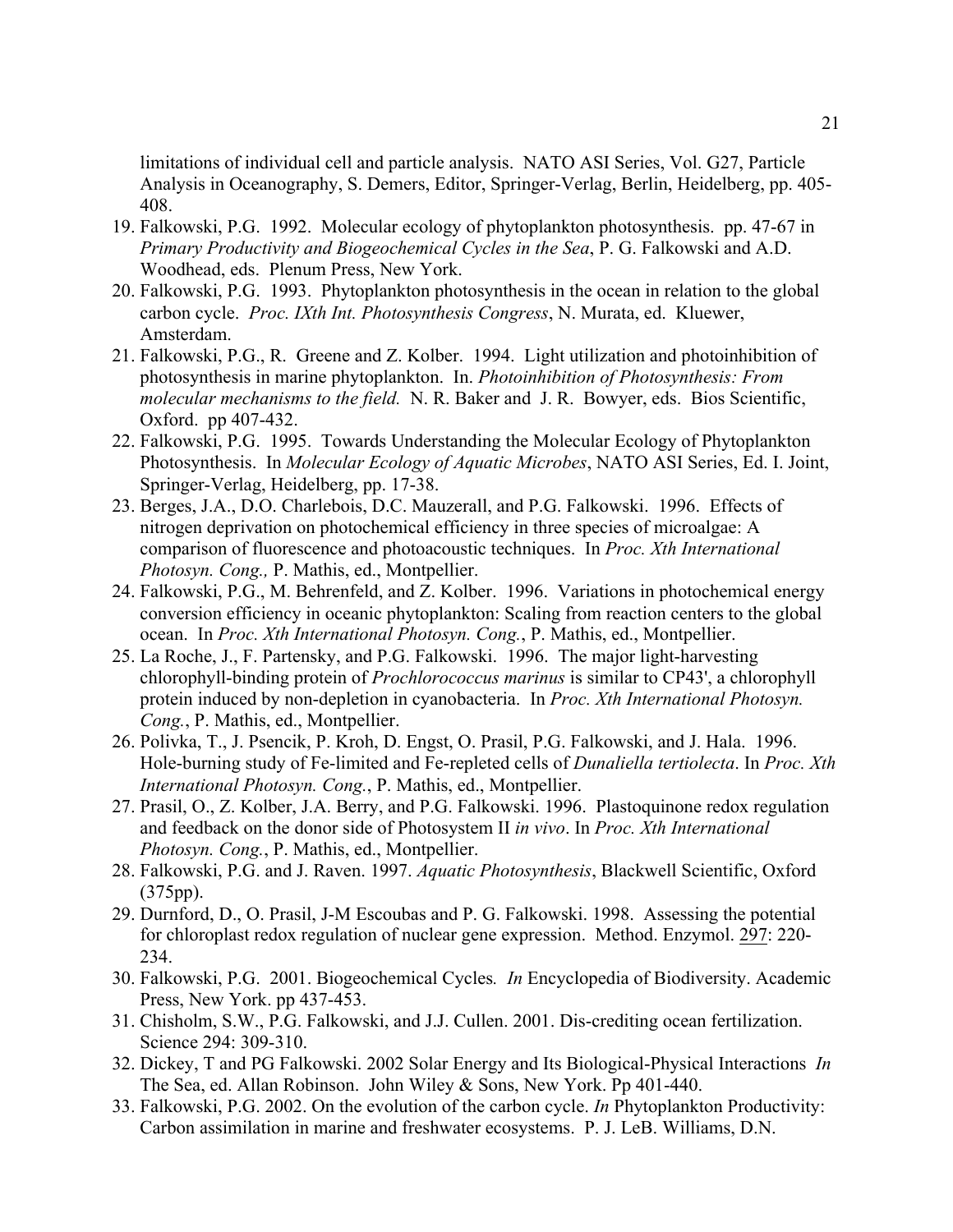Thomas and C.S. Reynolds (eds). Blackwell. Pp. 318-349.

- 34. Falkowski, P. G. and Y.B. Chen 2003. Photoacclimation of light harvesting systems in eucaryotic algae. In Light Harvesting Systems., ed. B. Green and W. Parsons. Kluwer, Amsterdam.
- 35. Falkowski, P.G., R. Geider, and J.A. Raven. 2004. The role of aquatic photosynthesis in solar energy conversion: A geoevolutionary perspective. In. *Solar Energy Conversion* [Eds.] M. Archer and J Barber. Imperial College Press, London.
- 36. Laws, E.A. and others. 2002. Photosynthesis and primary productivity in marine ecosystems: Practical aspects and application of techniques. JGOFS Special Report No. Bergen, Norway. 93 pp.
- 37. Falkowski P.G., E.A. Laws, R.T. Barber, and J.W. Murray. 2003. Phytoplankton and their role in Primary, New, and Export Production. (Chapter 4) In *Ocean Biogeochemistry: The Role of the Ocean Carbon Cycle in Global Change*. [Ed] MJR Fasham. Global Change – The IGBP Series.
- 38. Falkowski, P.G. 2002. The Ocean's Invisible Forest. Scientific American 287: 38-45.
- 39. Falkowski, P.G. 2003. The biogeochemistry of primary productivity in the sea. In *Treatise of Geochemistry.* [Ed] W.H. Schlesinger. Elsevier, pp185-213.
- 40. Falkowski PG, Koblížek M, Gorbunov M and Kolber Z (2004) Development and Application of fluorescence techniques in Marine Ecosystems. Chlorophyll fluorescence: A signature of Photosynthesis. Eds. Papageorgiou GC and Govindjee. Series "*Advances in Photosynthesis*" Vol. 19th, Series editor: Govindjee, Springer. pp. 757-778.
- 41. Falkowski, P.G. and D. Tchernov. 2003. Human footprint on the ecological landscape. In. *Earth System Analysis for Sustainabilty*, ed, J. Schellnhuber. Springer-Verlag, Berlin.
- 42. Falkowski, P. G., O. Schofield, M. Katz, Bas van Schootbrugge and A. H. Knoll. Why is the land green and the ocean red? 2004. In. *Coccolithophorids*. Ed. H. Thierstein and J. Young. Springer-Verlag. Berlin. pp. 429-453.
- 43. Falkowski, P.G. and C. de Vargas. 2004. Shotgun sequencing in the sea: a blast from the past? Science 304: 58-60.
- 44. Gorbunov, M. Y. and P. G. Falkowski (2004). Fluorescence Induction and Relaxation (FIRe) Technique and Instrumentation for Monitoring Photosynthetic Processes and Primary Production in Aquatic Ecosystems. "Photosynthesis": Fundamental Aspects to Global Perspectives, Montreal, Allen Press.
- 45. Falkowski, P.G. 2006. Tracing oxygen's imprint on Earth's metabolic evolution. Science 311: 1724-1725.
- 46. Falkowski, P.G. and J.A. Raven. 2007. *Aquatic Photosynthesis* (2nd edition). Princeton University Press. Princeton, 484 pp.
- 47. Falkowski, P.G. and A.H. Knoll (eds). 2007. The Evolution of Aquatic Photoautotrophs. Academic Press. New York, 456 pp.
- 48. Falkowski, P.G. and A.H. Knoll. 2007. An introduction to primary producers in the sea: who they are, what they do, and when they evolved. *In* The Evolution of Aquatic Photoautotrophs, P.G. Falkowski and A.H. Knoll (eds). Academic Press. New York, 456 pp.
- 49. Katz, M.E., K. Fennel, P.G. Falkowski. 2007. Geochemical and biological consequences of phytoplankton evolution. *In* The Evolution of Aquatic Photoautotrophs, P.G. Falkowski and A.H. Knoll (eds). Academic Press. New York, 456 pp.
- 50. Buesseler, K.O., S.C. Doney, D.M. Karl, P.W. Boyd, K. Caldeira, F. Chai, K.H. Coale, H.J.W. de Baar, P.G. Falkowski, K.S. Johnson, R.S. Lampitt, A.F. Michaels, S.W.A. Naqvi,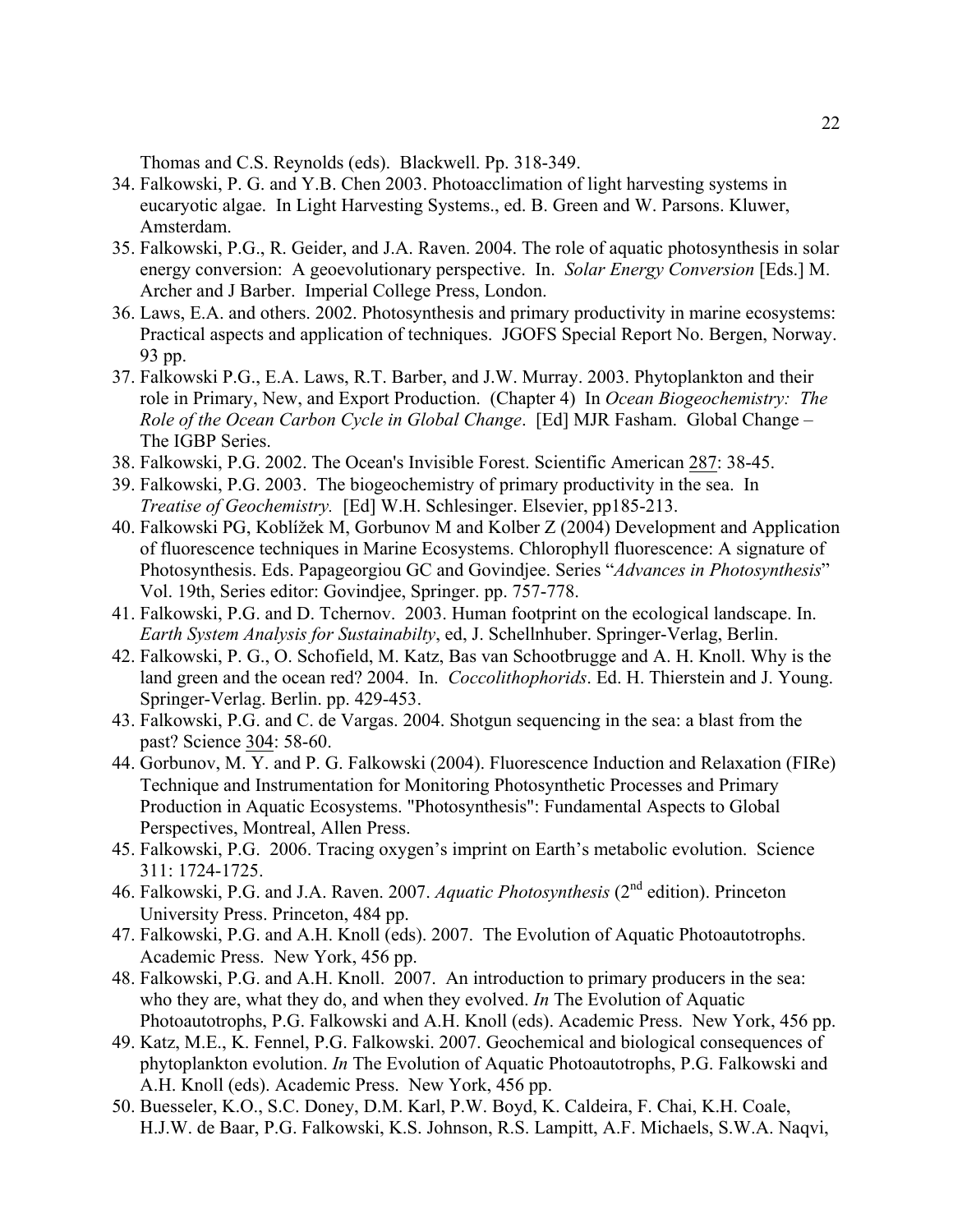V. Smetacek, S. Takeda, A.J. Watson. 2008. Environemnt: Ocean Iron Fertilization--Moving Forward in a Sea of Uncertainty. Science 319: 162, doi: 10.1126/science.1154305 (in Policy Forum).

- 51. Berman-Frank, I, Y.-B. Chen, Y. Gao, K. Fennel, M. Follows, A.J. Milligan and P.G. Falkowski. 2008. Global change & N cycle. *In* Nitrogen in the Marine Environment (2nd edition). D.G. Capone, D.A. Bronk, M.R. Mulholland and E.J. Carpenter (eds). Elsevier, Inc. Pp.
- 52. Falkowski, P. 2009. The marine carbon cycle. *In* The Princeton Guide to Ecology. S. Levin (ed). Princeton University Press. Princeton, Pp. 358-366.
- 53. Falkowski, P. 2009. The once and future ocean. Oceanography 22: 246-251.
- 54. Falkowski PG and RM Goodman. 2009. Future Energy Institutes. Science 117:655.
- 55. Dubinsky, Z. and P.G. Falkowski. 2011. Light as a Source of Information and Energy in Zooxanthellate Corals. *In* Coral Reefs: An Ecosystem in Transition. Dubinsky, Zvy; Stambler, Noga (Eds.) Springer. New York, pp. 107-118.
- 56. Eisenstein, M. and P. Falkowski. 2012. Q&A Paul Falkowski A slow-motion crisis. Nature 483(7387): S21-S21.
- 57. Lutz, R. A. and P. G. Falkowski. 2012. A Dive to Challenger Deep. Science 336(6079): 301-302.
- 58. Falkowski, P.G., Algeo, T., Codispoti, L., Deutsch, C., Emerson, S., Hales, B., Huey, R. B., Jenkins, W. J., Kump, L. R., Levin, L. A., Lyons, T. W., Nelson, N. B., Schofield, O., Summons, R., Talley, L. D., Thomas, E., Whitney, F., Pilcherm C. B. 2011. Ocean Deoxygenation: Past, Present, and Future. EOS, Transactions American Geophysical Union. 92(46): 409-411.
- 59. Falkowski, P.G. 2012. Le mouvement vital des oceans. In L'Homme et La Mer. Ed. Y. Arthus-Bertrand et Brian Skerry (in French). Foundation GoodPlanet. Paris (pp 48-55).
- 60. Falkowski, P. G., & Raven, J. A. 2013. Aquatic photosynthesis. Princeton University Press.
- 61. Falkowski, P. G., & Freeman, K. H. (Eds.) 2014. Volume 12 Organic Geochemistry In H. D. Holland & K. K. Turekian (Eds.), *Treatise on Geochemistry (Second Edition)* (pp. xxiiixxiv). Oxford: Elsevier.
- 62. Falkowski, P.G., 2015. *Engines of Life*. Princeton University Press.

### **Other Publications**

- 1. Falkowski, PG. 2003. When politics trumps science. New York Times 21 June.
- 2. Falkowski, PG. 2001. A climate pact without America. New York Times 25 July.
- 3. Falkowski, PG. 2000. The environment, and our votes. New York Times 31 August.
- 4. Falkowski, PG. 2007. Secret life of plants. (book review) Nature 447: 778).
- 5. Falkowski, PG. 2008. Find our energy expertise. New York Times 13 July.
- 6. Falkowski, PG. 2015. Taking the Oxygen Out of the Room. Huffington Post Science 20 August.
- 7. Falkowski, PG. 2015. Two Solutions That Cut Down on Fossil Fuels . Huffington Post Science 27 August.

#### **Radio and Television**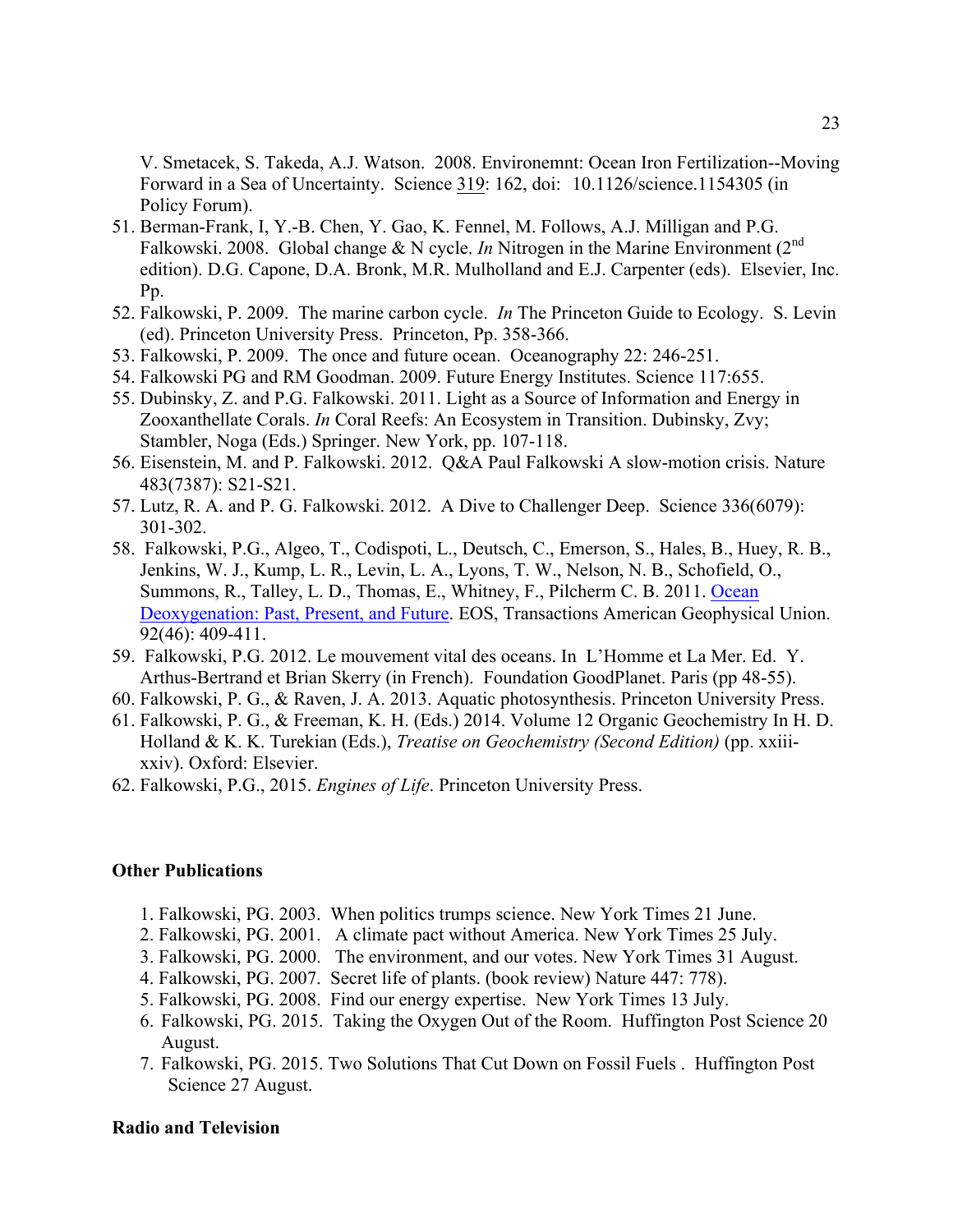NPR radio- Leonard Lopate Show, NPR news with Richard Harris, NHK television, National Geographic Television.

# **Invited Lectures and Meetings**

| 2006 | Louisiana State University, School of the Coast and Environment<br>Central Caribbean Marine Institute for Educational Fundraising, London<br>AAAS - Invited speaker<br>Lehigh University<br>PSA Meeting - Juneau, Alaska<br>ASLO/AG Meeting - Honolulu, HI<br>Peking University, Beijing<br>Center for Quaternary Research, Xian<br>University of Xiamen<br>Chinese Academy of Sciences Eighth International Conference on Development<br>of Drylands Feb 25-28, 2006 - Invited speaker |  |  |  |
|------|-----------------------------------------------------------------------------------------------------------------------------------------------------------------------------------------------------------------------------------------------------------------------------------------------------------------------------------------------------------------------------------------------------------------------------------------------------------------------------------------|--|--|--|
| 2007 | <b>Natural Science Foundation - NRC Committee</b><br>Conceptual Basis of Biology Meetings - Seattle, Washington<br>European Phycological Congress - Invited speaker, Oviedo, Spain<br>International Photosynthesis Congress - Invited speaker, Glasgow, Scotland<br>The Royal Society - London, UK<br>Jacques Monod Conferences - Roscoff, France<br>NASA Science Update Panel SeaWiFS Anniversary<br>AQUAFLUO Conference - Invited speaker, Prague, Czech Republic                     |  |  |  |
| 2008 | Sagin Lecture - AGU<br><b>Plenary Lecture Ocean Sciences</b><br>University of Tokyo, Japan<br>University of Nagoya, Japan<br>University of Kyoto, Japan<br>University of Paris, France<br>St. Andrews University, UK<br>University of Dundee, UK                                                                                                                                                                                                                                        |  |  |  |
| 2009 | Revelle Lecture - Washington DC<br>Yale<br>Scripps Institute of Oceanography<br>Marine Biological Laboratory<br><b>Lamont Doherty Earth Observatory</b><br>CNRS - Roscoff, France<br>GRC - Marine Microbial Ecology, Italy<br>SGM Spring Conference - EICC, Edinburgh, UK                                                                                                                                                                                                               |  |  |  |
| 2010 | Ecology Prize Lecture, Germany                                                                                                                                                                                                                                                                                                                                                                                                                                                          |  |  |  |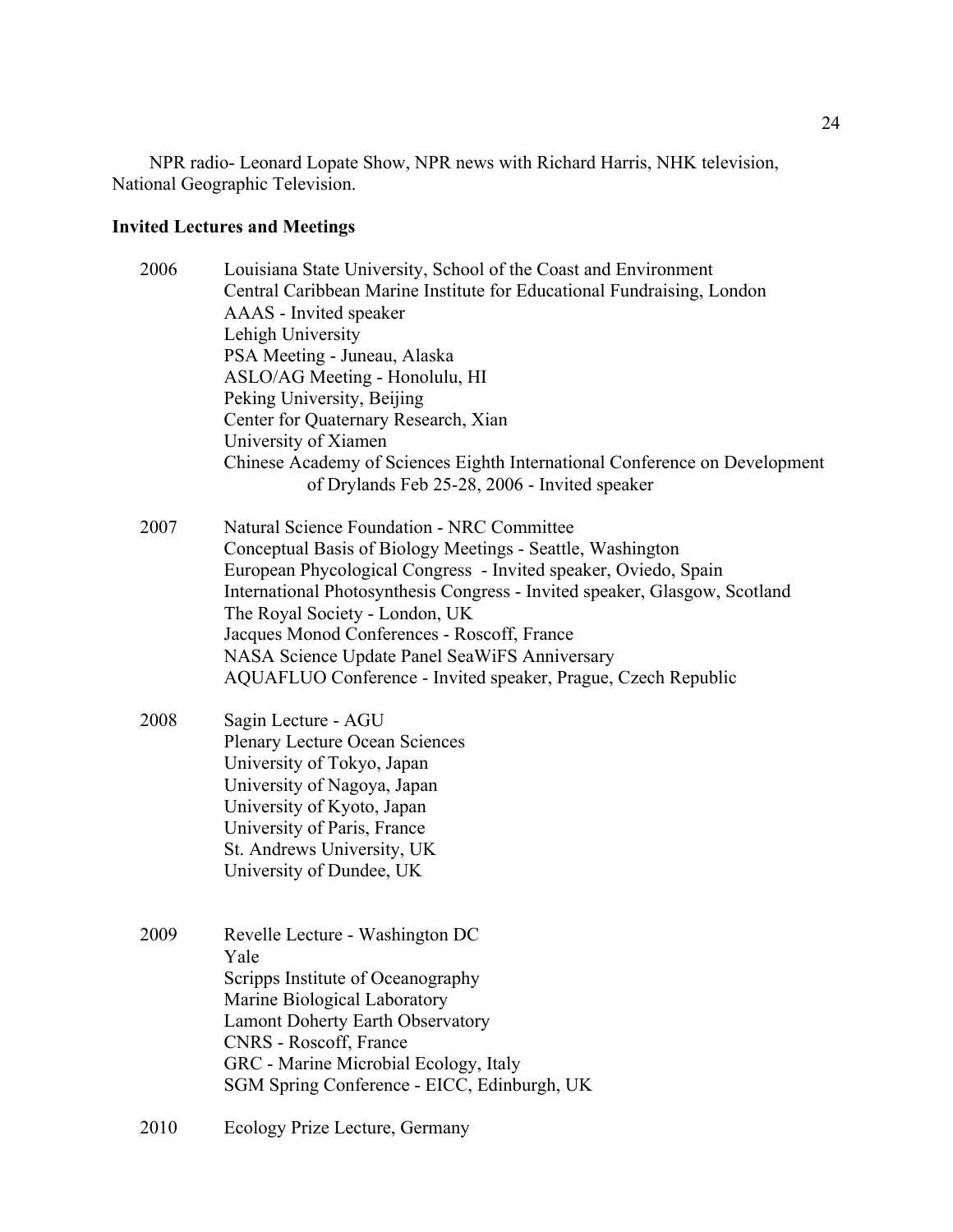|      | University of Pennsylvania<br><b>CNRS</b> - Paris<br>Princeton University<br><b>NASA Ames Conference</b><br>Canadian Society for Ecology and Evolution Conference - Quebec, Canada                                                                                                                                                                                                                                                                                                                                                                                                                                                                                                       |
|------|------------------------------------------------------------------------------------------------------------------------------------------------------------------------------------------------------------------------------------------------------------------------------------------------------------------------------------------------------------------------------------------------------------------------------------------------------------------------------------------------------------------------------------------------------------------------------------------------------------------------------------------------------------------------------------------|
| 2011 | GRC - Metals in Biology<br>Harvard University<br><b>MIT</b><br>Keystone Symposia, Singapore, China<br>International Conference on Science - STHESCA, University of Krakow, Poland<br>Brazilian Congress of Marine Biology, Natal, Brazil<br>Aharon Katzir-Katchalski 30 <sup>th</sup> Annual Lecture - Weizmann Institute of Science,<br>Israel                                                                                                                                                                                                                                                                                                                                          |
| 2012 | Wiese Lecture - University of Southern Alabama<br>Royal Society, London, UK<br>Chinese Academy of Sciences, Beijing, China<br>USP Conference - University of Sao Paulo, Brazil                                                                                                                                                                                                                                                                                                                                                                                                                                                                                                           |
| 2013 | GRC - Geobiology, University of Southern California<br>City College of New York<br>Santa Fee Institute<br>University of Rhode Island<br>Cambridge University, Clare College, Cambridge, UK<br>Oxford University, Oxford, UK<br><b>European Science Foundation</b><br><b>Warsaw Technical University</b><br>University College of London<br><b>Wildlife Conservation Society</b><br>Algae Biomass Summit<br>Schmidt Ocean Research Symposium                                                                                                                                                                                                                                              |
| 2014 | Institut de Ciencies del Mar (ICM), Barcelona, Spain<br>Comparative genomic approaches to understanding the architecture of metazoans,<br>Coral Workshop, Rutgers University<br>University of Michigan<br>Kellogg Biological Station, Michigan State University<br>American Museum of Natural History<br>Monterey Bay Aquarium Research Institute (MBARI)<br>Earth Life Science Institute, 2 <sup>nd</sup> ELSI International Symposium, Tokyo, Japan<br>Sorbonne University, Paris, France<br>CNRS - Roscoff, France<br>International Society for Applied Phycology (ISAP), Sydney, Australia<br>GRC – Biomineralization, Colby-Sawyer College<br>Massachusetts Institute of Technology |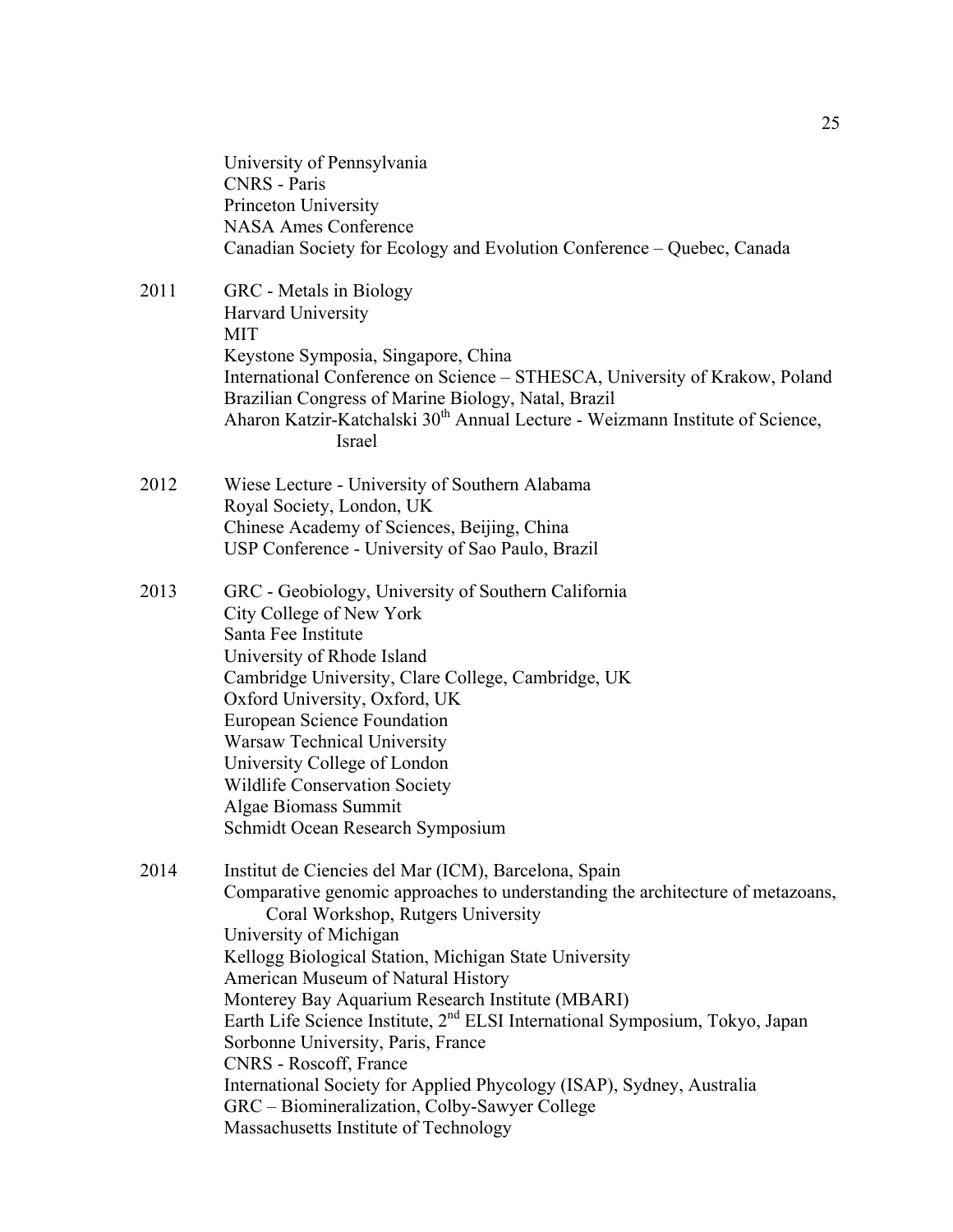Carnegie Institute of Washington Geological Society of America, Vancouver, Canada Utrecht University, Amsterdam, Netherlands American Geophysical Union, San Francisco

2015 Second Xiamen Symposium on Marine Environmental Sciences Eastern Photosynthesis Conference University of Montana McMaster University CNRS - Roscoff, France La Sorbonne, University Marie and Pierre Curie CNRS - Ville de Franche-Sur-Mer Oceanographic Laboratory Oceanographic Institute, Monaco Carnegie Institute of Washington UNESCO World Oceans Day Positive Economy Forum, Le Havre, France

### **Students**

D.M. Riper - SUNY at Stony Brook, M.Sc. 1979

J. Budin - SUNY at Stony Brook

J. Sucher - Southampton College

N. Noy - SUNY at Stony Brook

G. Santostefano - Southampton College

Y. Park - SUNY at Stony Brook, Ph.D. 1988

T. Arroll - Southampton College, B.Sc. 1990

M. Tedesco - SUNY at Stony Brook, M.Sc. 1991

D. Henry - SUNY at Stony Brook, M.Sc. 1991

A. Milligan - SUNY at Stony Brook, M.Sc. 1991

M. Olaizola - SUNY at Stony Brook, Ph.D. 1993

A. Subramaniam - SUNY at Stony Brook, Ph. D. 1995

J. Bauman - SUNY at Stony Brook, M.Sc. 1993

S. Tozzi- Rutgers University, M.Sc. 2002

Z. Finkel - Rutgers University, Ph. D. 2004

T. Shi - Rutgers University, Ph. D. 2006

M. Oliver – Rutgers University, Ph. D. 2006

F. Wolfe - Rutgers University, Ph. D. 2006

S. Whittaker – Rutgers University, M.Sc. 2008

A. Kahl – Rutgers University, Ph. D. 2008

R. Howard – Scripps Institute of Oceanography, Ph.D.

C. Yan - Rutgers University, M. Sc. 2009

G. Robbins – Rutgers University, M.Sc. 2010

C. Yan – Rutgers University, M.Sc. 2012

J. D. Kim - Rutgers University, Ph.D. 2013

D. Lyons – Rutgers University, M Sc. 2014

J. Harrold - Rutgers University, Ph.D. 2014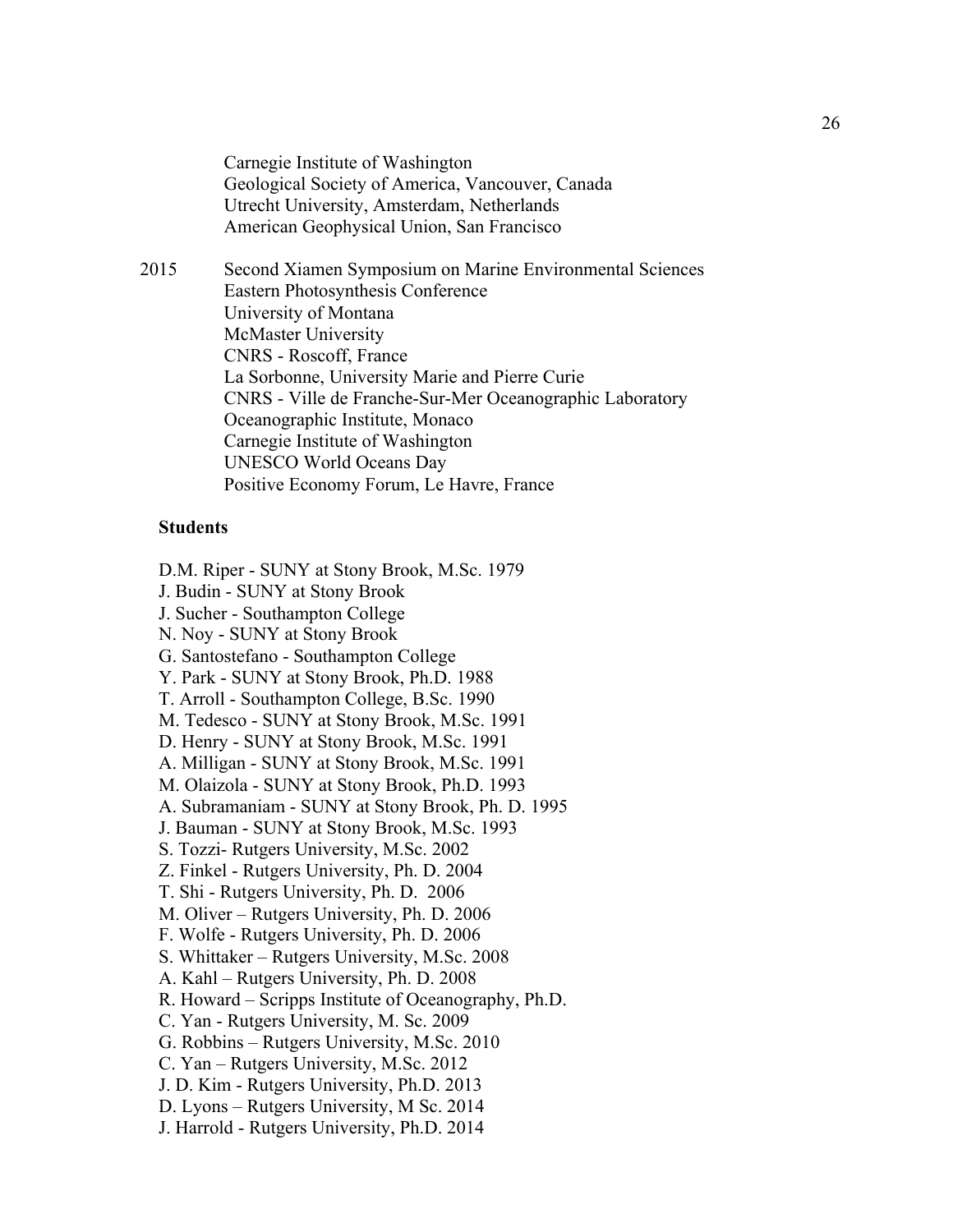J. Drake - Rutgers University, Ph.D. (2015) J. Kim - Rutgers University, Ph.D. (in progress) B. Jelen - Rutgers University, Ph.D. (in progress) A. Agarwal - Rutgers University, Ph.D. (in progress) W. Liu – Rutgers University, Ph.D. (in progress)

### **Ph.D. Advisor for**

Elizabeth Cosper - Columbia University, Ph D. 1980 Stephen Schaffer - New York University, Ph D. 1984 Ivor Elrifi - Queens University, Kingston, Ontario Ph. D. 1988 Richard Greene - SUNY at Stony Brook, Ph. D. 1994 Richard Reynolds - University of Southern California, Ph. D. 1993 Ming-Yi Sun - SUNY at Stony Brook, Ph. D. 1992 Zachary Johnson - Duke University, Ph. D. 2000 Jay Cullen - Rutgers University, Ph D. 2000 Joseph Grzymski - Rutgers University, Ph. D. 2001 Tricia Bergmann - Rutgers University, Ph.D. 2003 Nicolas Cassar - University of Hawaii, Ph. D. 2003 Matthew Oliver - Rutgers University, Ph.D. 2006 Yongchen Ji - Rutgers University, Ph.D. 2006 Alex Kahl - Rutgers University, Ph.D. 2008 John Kim - Rutgers University, Ph.D. 2013 John Harrold - Rutgers University, Ph.D. 2014 John Casey – University of Hawaii. Ph.D. in progress

**Visiting Scientists** (Scientists who have worked in my laboratory)

Dr. Zvy Dubinsky, Bar Ilan University, Ramat Gan, Israel Robert Precali, Ruder Boskovic Institute, Rovinj, Yugoslavia Dr. Anton Post, Laboratory of Microbiology, University of Amsterdam Dr. Robert Kinzie, Dept. of Zoology, University of Hawaii Dr. Tamar Berner, Dept. of Life Sciences, Bar Ilan University Dr. James Aiken, Inst. of Marine Environmental Research, Plymouth, U.K. Dale Robinson, University of Southern California Dr. Leonard Muscatine, University of California, Los Angeles Dr. Richard Geider, College of Marine Science, University of Delaware Dr. Kaori Ohki, National Institute for Basic Biology, Ikazaki, Japan Dr. Ondrej Prasil, Institute of Microbiology, Czech Academy of Sciences, Trebon, Czech Republic Dr. Ian Davison, Dept. of Botany, University of Maine, Orono Dr. Joseph Berry, Carnegie Institute for Plant Science, Stanford, California Dr. Jean-Marc Ducruet, Dept. Of Biophysics, Saclay, France Dr. Barry Osmond, Australian National University Dr. Heather Stoll, Harvard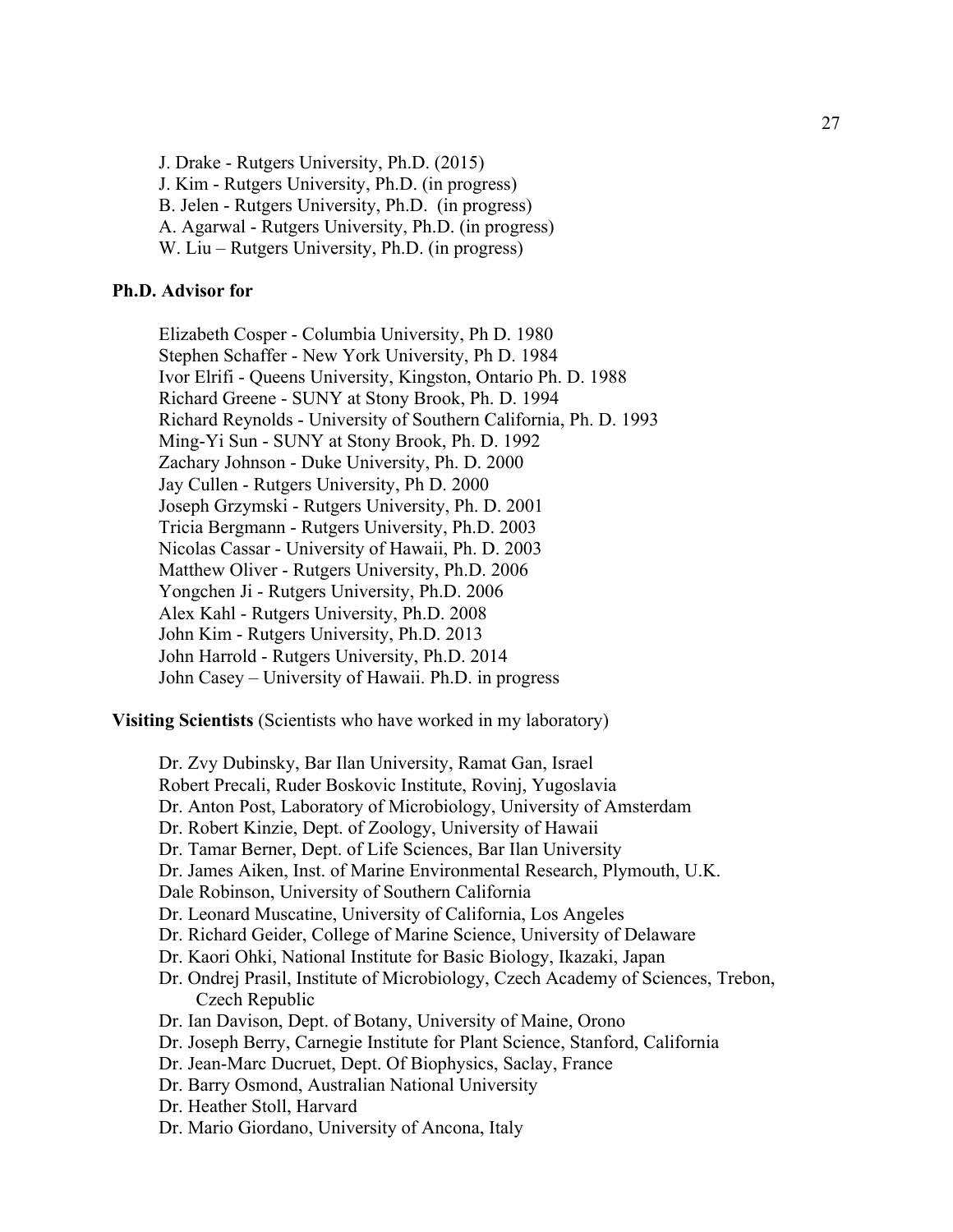- Dr. Yong Park, Inha University, Korea
- Dr. Maria Segovia, Queens University, Belfast
- Dr. Sang Hoon Lee, Oceanographic Research and Development Institute, Korea
- Dr. Amos Israel, University of Haifa
- Dr. Rosalind Rickaby, Oxford University
- Dr. Jean Paul Gattuso, CNRS France
- Dr. Alan Townsend, University of Colorado
- Dr. Joon-Baek Lee, Cheju National University, Korea
- Dr. Moshe Ben-Tzion, Bar-Ilan University, Israel
- Dr. Sinjae Yoo, Korean Ocean Research and Development Institute, Inchon, Korea
- Dr. Frederico Pereira Brandini, Oceanographic Institute of São Paulo University, Brazil

#### **Post-doctoral Fellows**

- Dr. Assaf Sukenik (Director, Israel Limnological Center)
- Dr. Zbigniew Kolber (Research Engineer, MBARI)
- Dr. Jonathan Zehr (Professor of Marine Science, UC Santa Cruz)
- Dr. Ronny Herzig (Professor, University of Haifa deceased)
- Dr. Julie LaRoche (Professor, Dalhousie University)
- Dr. Anne Mortain-Bertrand (Professor, University of Bordeaux)
- Dr. Paul Kemp (Professor, University of Hawaii)
- Dr. Richard Greene (Research Scientist, EPA)
- Dr. Jean-Michel Escoubas (Research Scientist, CNRS)
- Dr. Ilya Vasil'ev (Senior Scientist, Lasertech -deceased)
- Dr. John Berges (Professor, University of Wisconsin, Milwaukee)
- Dr. Michael Behrenfeld (Research Scientist, Goddard Space Flight Center)
- Dr. Ondrej Prasil (Director of Research, Trebon, Czech Republic)
- Dr. Juan Vergara (Associate Professor, University of Cadiz)
- Dr. Dion Durnford (Professor, University of New Brunswick, Canada)
- Dr. Maxim Gorbunov (Research Professor, Rutgers University)
- Dr. Ilana Berman-Frank (Professor, Bar Ilan University)
- Dr. Yibu Chen (Information Technology Specialist, University of Southern California)
- Dr. Debora Iglesias-Rodriguez (Professor, University of California, Santa Barbara)
- Dr. Yorum Gerchman (Associate Professor, Haifa University)
- Dr. Yi Sun (Research Associate, Waksman Institute)
- Dr. Michal Koblizek (Research Scientist, Trebon, Czech Republic)
- Dr. Antoinetta Quigg (Assistant Professor, Texas A&M)
- Dr. Daniel Grzebyk (Assistant Professor, University Montpellier)
- Dr. Kay Bidle (Associate Professor, Rutgers University)
- Dr. Elena Litchman (Associate Professor, University of Michigan)
- Dr. Andrew Irwin (Associate Professor, Mount Alison College)
- Dr. Danny Tchernov (Professor, University of Haifa)
- Dr. Bas van Schootbrugge (C2 Professor, Johann Wolfgang Goethe University, Frankfurt)
- Dr. Trevor Bailey (Lecturer, University of Cardiff)
- Dr. Thomas Bibby (Lecturer, Southampton Oceanography Centre)
- Dr. Lin Jiang (Assistant Professor, Georgia Institute of Technology)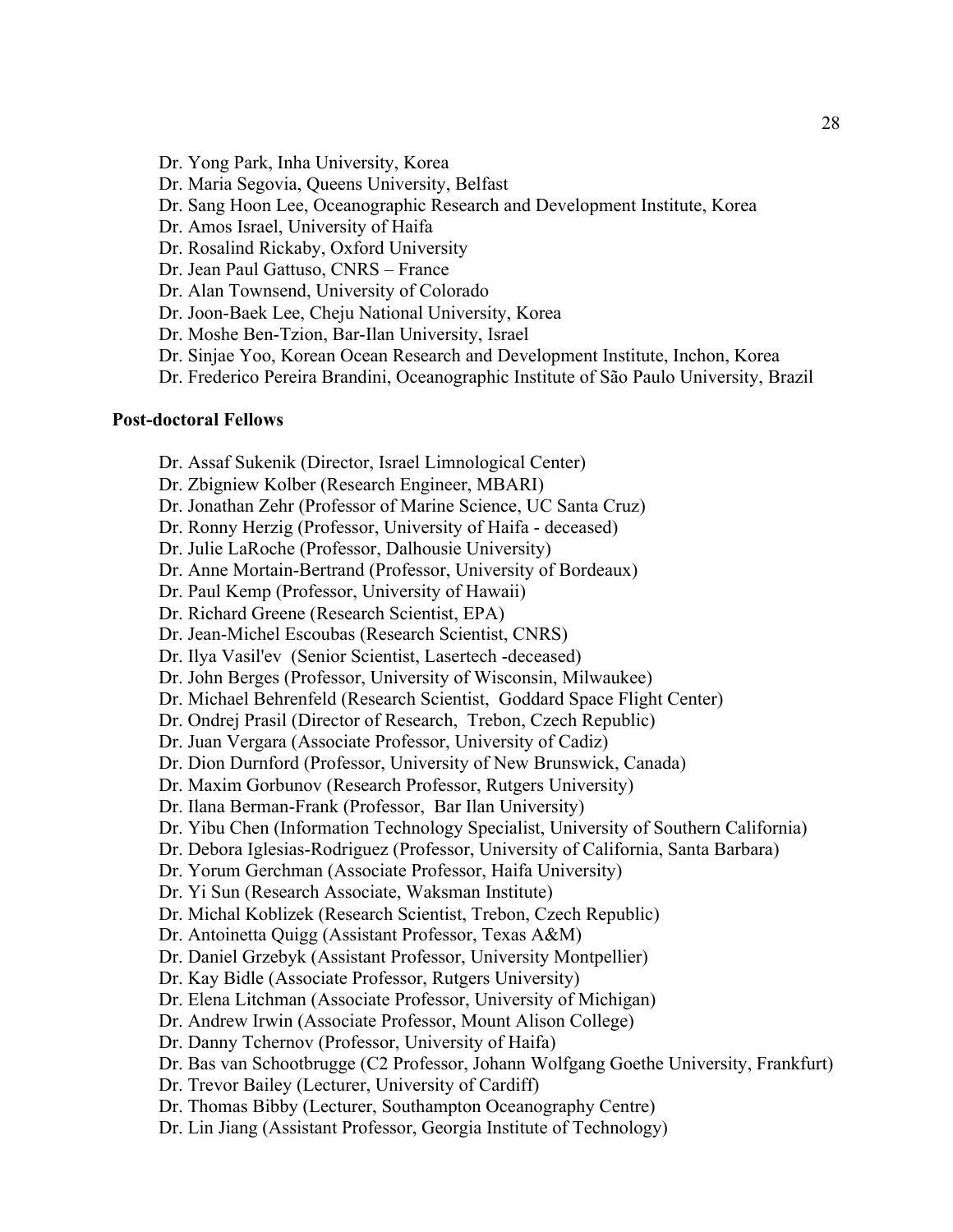Dr. Allen Milligan (Assistant Research Professor, Oregon State University)

Dr. Diana Nemergut (Associate Professor, University of Colorado)

Dr. Huiyan Yang (Maricopa Association of Governments)

Dr. Yael Helman (The Hebrew University of Jerusalem)

Dr. Pedro Cermeno (Post-doctoral Associate, Instituto de Ciencias del Mar, Universidad de Vigo)

Dr. Tracy Quan (Assistant Professor, Oklahoma State University)

Dr. Assaf Vardi (Assistant Professor, Weizmann Institute of Science)

Dr. Matthew Johnson (Assocate Scientist, Woods Hole Oceanographic Institute)

Dr. Michele Vitadello (Assistant Professor Medgar Evers College, NYC)

Dr. Miguel Frada (Research Associate, Waksman Institute)

Dr. Eric Hajanirana Andrianasolo (Research Associate, Rutgers University)

Dr. Stefan Senn (Post-doctoral Associate, University of Salzburg)

Dr. Tali Mass (Assistant Professor, Haifa University)

Dr. Jorge Dinamarca (Research Scientist, Algenol Biofuels)

Dr. Benjamin Bailleul (Research Associate, University of Liege)

Dr. Arye Harel (Research Scientist, Volcani Institute)

Dr. Hanzhi Lin (Post-doctoral Associate, University of Maryland Center for Environmental Science)

Dr. Fedor Kuzminov (Scientist II, Synthetic Genomics)

Dr. Orly Levitan (present post-doc)

Dr. Stanilas Von Euw (present post-doc)

### **Consultant**

Algenol Biofuels Satlantic Sapphire Energy

### **Patents**

Pump and probe fluorometer (with Z. Kolber). U.S. Patent No. 4,942,303 (July 17, 1990). Fast repetition rate fluorometer and method for measuring fluorescence and

photosynthetic parameters (with Z. Kolber) U.S. Patent No. 5,426,306 (June 20, 1995).

Fast repetition rate (FRR) flasher (with Z. Kolber) U.S. Patent No. 5,602,446 (February 11, 1997)

Multiple protocol fluorometer and method (with Z. S. Kolber) U.S. Patent No. 6,121,053 (September 19, 2000).

McFP encoding nucleic acids, polypeptides, antibodies and methods and use thereof. (with Y. Sun, M. Gorbunov, K. Wyman, Y. Chen) U.S. Patent No. 6,933, 375 (August 23, 2005).

McFP encoding nucleic acids, polypeptides, antibodies and methods and use thereof. (with Y. Sun) U.S. Patent No. 7,067,645 (June 27, 2006)

McFP encoding nucleic acids, polypeptides, antibodies and methods and use thereof. (with Y. Sun) U.S. Patent No. 7,091,318 (August 15, 2006)